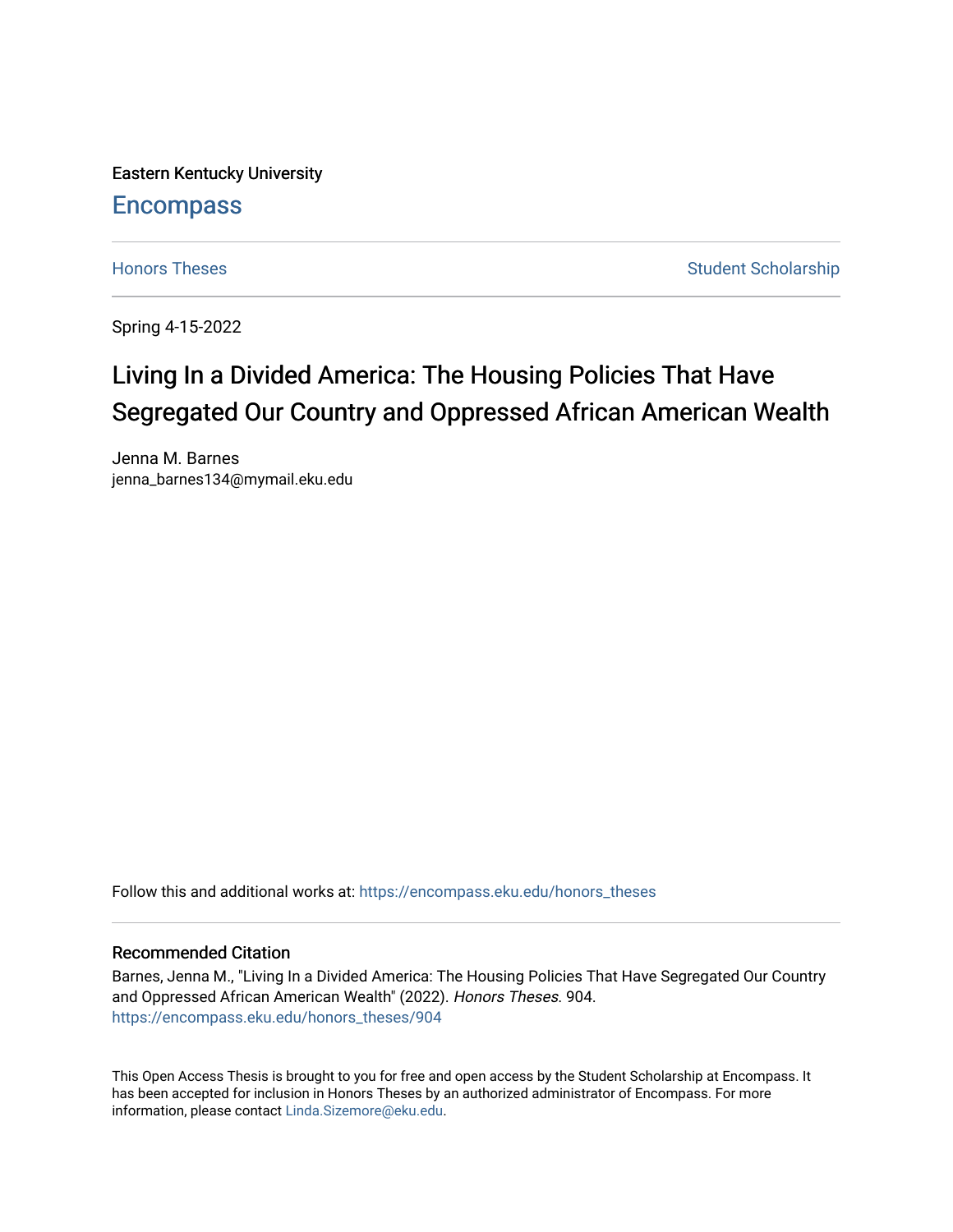**Eastern Kentucky University**

**Living In a Divided America: The Housing Policies That Have Segregated Our Country and Oppressed African American Wealth**

> **Honors Thesis Submitted In Partial Fulfillment Of The Requirements of HON 420 Spring 2022**

> > **By Jenna Barnes**

**Faculty Mentor Dr. Todd Hartch**

**Department of History, Philosophy and Religious Studies**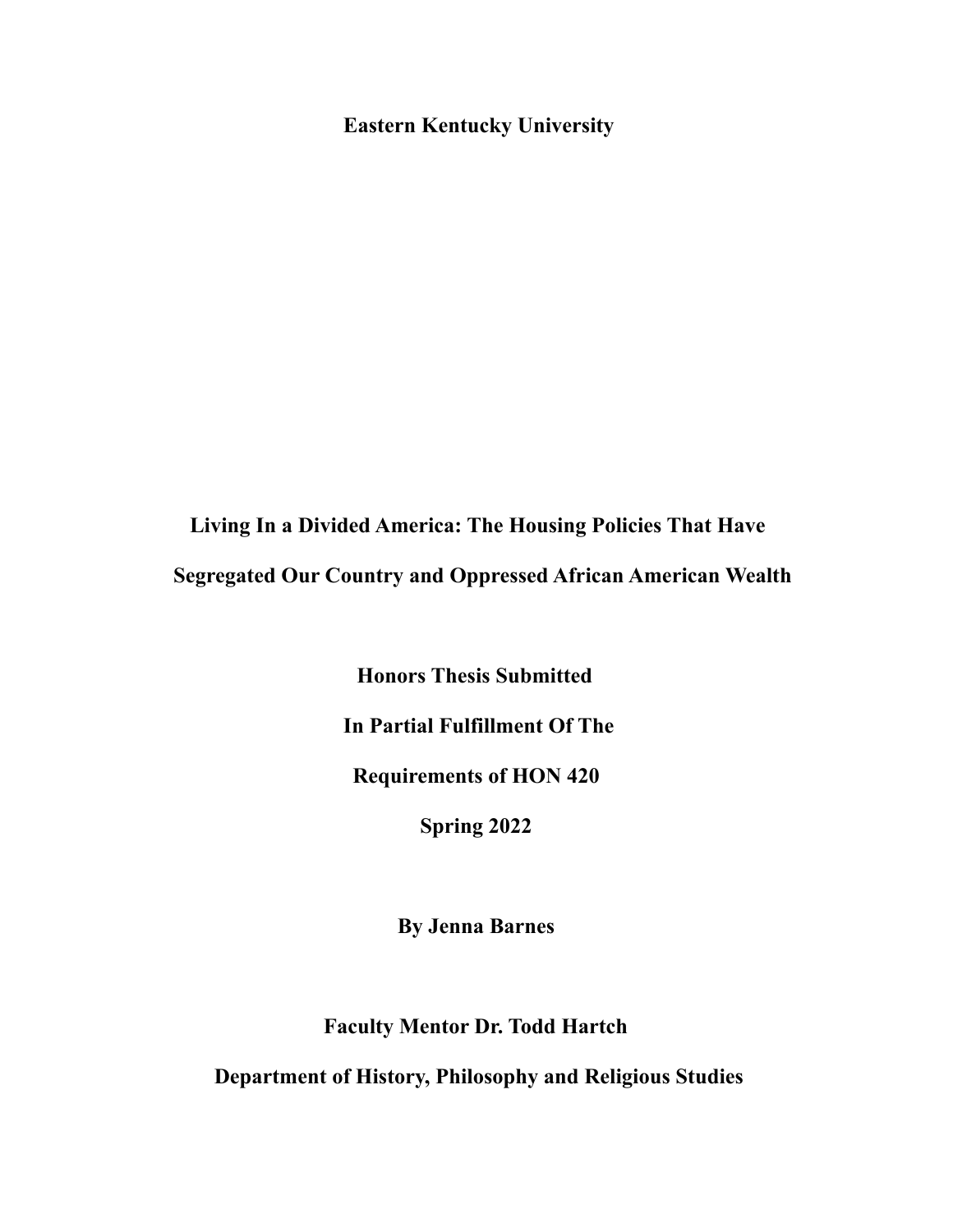# **Living In a Divided America: The Housing Policies That Have Segregated Our Country and Oppressed African American Wealth**

**Jenna Barnes**

## **Dr. Todd Hartch**

## **Department of History, Philosophy, and Religious Studies**

Abstract Description: The aim of this thesis is to highlight the wrongdoings that the American government and people have caused through poor housing practices and provide solutions to this expansive problem. This honors thesis investigates the discrimination that has taken place within the housing industry and implications it has had on African American wealth. The findings of this research uncover the lending procedures and zoning that kept black communities segregated and restricted integration. Discriminatory housing practices have obstructed African American's from home ownership, which is the easiest way to build and pass on wealth. The biggest factors that have increased the wealth gap for African Americans is their inability to obtain home loans and access to neighborhoods in prosperous communities. These practices had a compounding impact on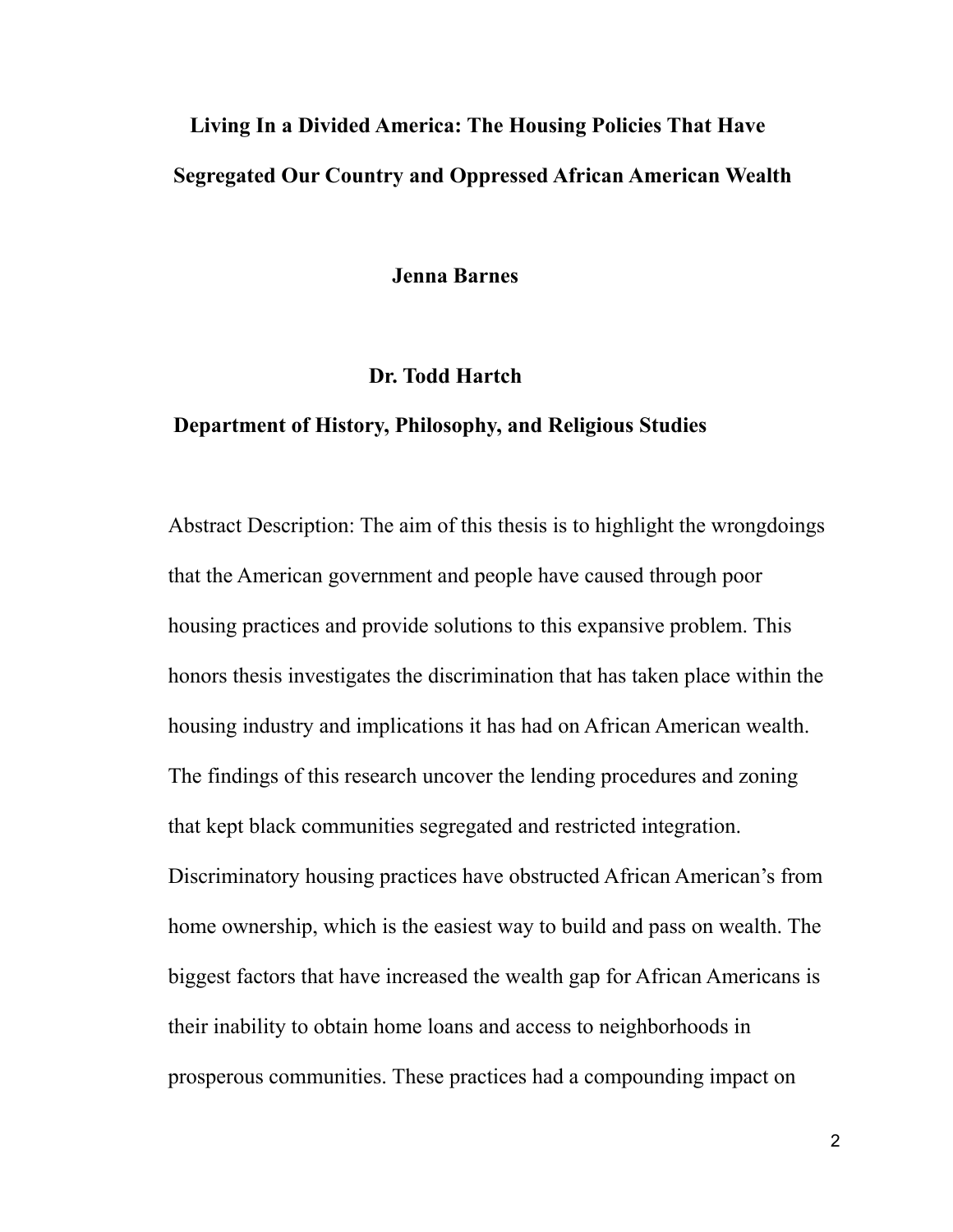what opportunities African Americans would be afforded and determined the wealth that is passed to future generations. The inability to access home wealth only stigmatized African American culture which has contributed to systemic racism and bias. Additionally, the honors project determined that today's communities still need extensive work to be sufficiently integrated and substantial investment is needed to bring these gentrified and segregated neighborhoods up to standard if the wealth gap is to be addressed. The solutions that this undergraduate research provided was a focus on mixed-income developments and inclusive zoning that blends demographics in a structure that does not favor only high income neighborhoods.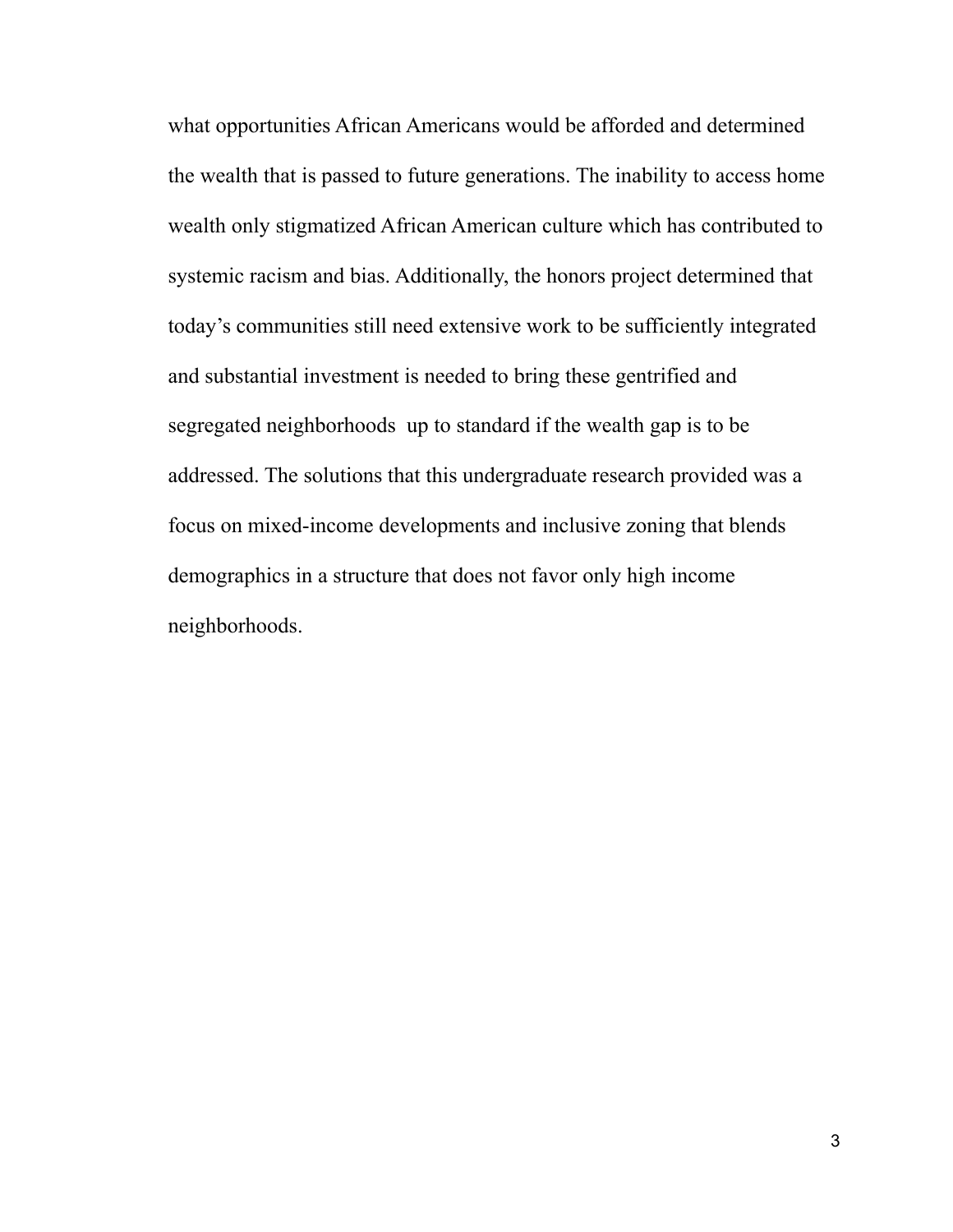## **Living In a Divided America: The Housing Policies That Have Segregated Our Country and Oppressed African American Wealth**

The beginning of the 20th century brought with it huge economic change that shifted the transfer of wealth from the wealthy upper class to middle-class hands. The wave of the industrial revolution changed America's landscape for the better and significantly pushed the working class into a leisurely lifestyle. The way to afford this lifestyle of leisure was through extending credit to individuals and pawning the phrase "Buy now, pay later". However, there was a sect of the population that did not get to fully enjoy the extent of the economic boom; African Americans. They had their own towns and cities of prosperity but they were highly disconnected from the wealth that whites experienced. 'Separate but equal' was a blanket statement because there was little equality to be seen when contrasting these communities. The lack of opportunity and ability to grow wealth comparable to that of whites quickly prohibited African Americans from making strides towards their own dreams. For every dollar that white families earned, African Americans earned a measly 6 cents This separation of wealth that originated early on continues to plague African American pocketbooks. The journal by the State University of New York, stated, "in the 1990s, however, the richest one percent again claimed nearly two-thirds of all income growth (figure 1.3), while the inflation-adjusted median incomes of Black, Latino, and Asian families stagnated or declined (8)." An issue as expansive as the income gap is not just a problem that was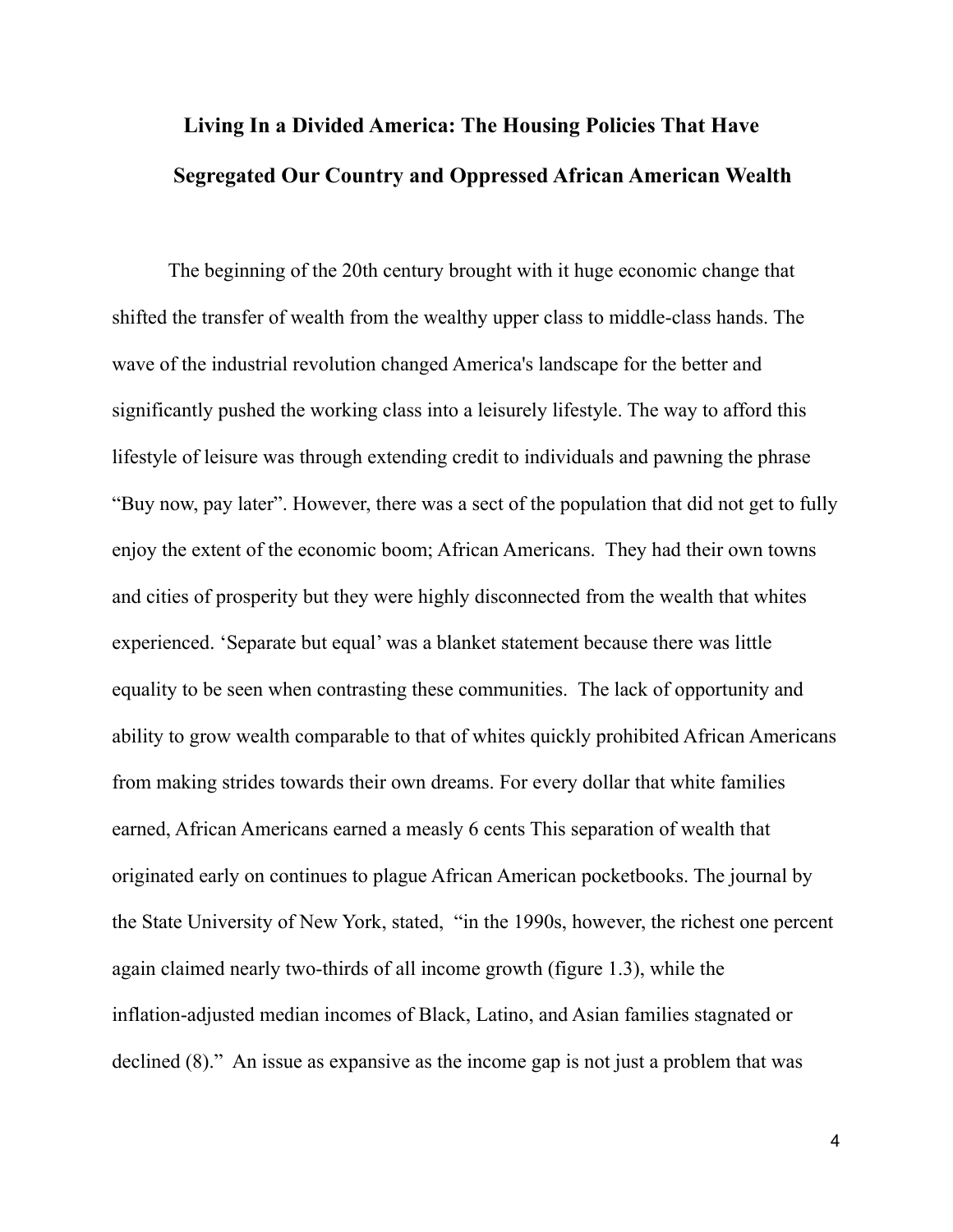only seen in the early 1900s but continues today due to the discriminatory housing policies that have controlled the distribution of wealth in American communities.

The aim of this research paper is to educate the reader on the modern inequalities that African Americans face and demand change for their right to liberty. While significant strides have been made, the lack of progress within the communities we as Americans share is evident. No American should be denied equity of any sense because of the color of their skin and the system that we all live under has denied them exactly that. There is a reason why our minds have different definitions and feelings toward the words "suburbs" and "ghetto" and will continue to until reinvestment into lower-income communities is able to bring our ghettos up to an American standard. These stereotypes have developed through forces of systemic racism and economic oppression. Just because our communities have looked a certain way for decades does not mean it should be a normal standard or expectation for any community. Americans cannot justify their actions and the state of a community by blaming it on the people when Americans themselves have contributed and allowed the inequality to be present. Within this research paper, I will explain the origination of these housing policies and their impacts, how housing contributes to success, and what struggles African Americans face today due to inequitable housing. This information is important because, without our attention to this topic, we will only disregard people who deserve the same as caucasian communities.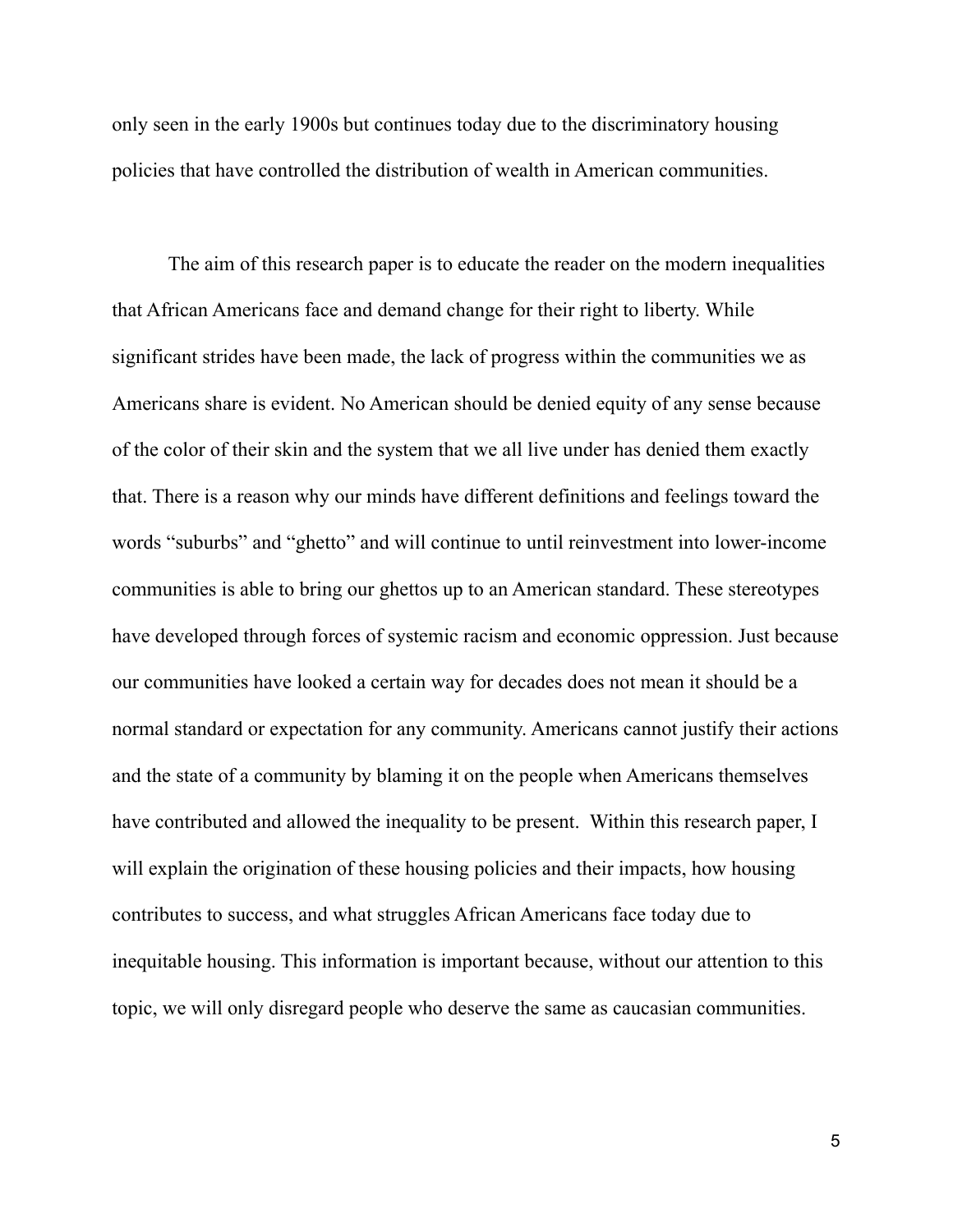#### **The Beginning of Housing Discrimination**

Segregation was a large agenda for public officials as Woodrow Wilson initiated the "Own-Your-Own-Home" program that incentivized many white Americans to buy homes instead of renting. This program aimed to homogenize the communities Americans lived in and convince caucasian Americans to identify themselves only with other caucasian Americans. In Richard Rothstein's book, "The Color of Law" he wrote, "In 1923 another department publication promoted ethnic and racial homogeneity by urging potential homebuyers to consider the 'general type of people living in the neighborhood before making a purchase (2017, 60)." This propaganda allowed the government to create two separate cultures and people who were strategically set against each other. Real estate agents were allowed to advertise "pick your neighbor" flyers in white neighborhoods and shape cities because of this practice and many more. City councils had the most voice during these times as they could decide what developments would be occupied by which race and what position of the town the developments would be in. While there were progressive movements towards integration, the government was quick to overturn these decisions even at the state level. As stated by Rothstein, "In 1917, the supreme court overturned the racial zoning ordinance of Louisville, Kentucky, where many neighborhoods included both races before twentieth-century segregation (45)." The places in the United States that had begun advancement to equitable and equal housing were overturned by federal policy. African Americans even though free on paper were not able to reap the benefits of their freedom even in the 20th century. This happened all over the United States as communities ruled to keep their homes exclusive. This became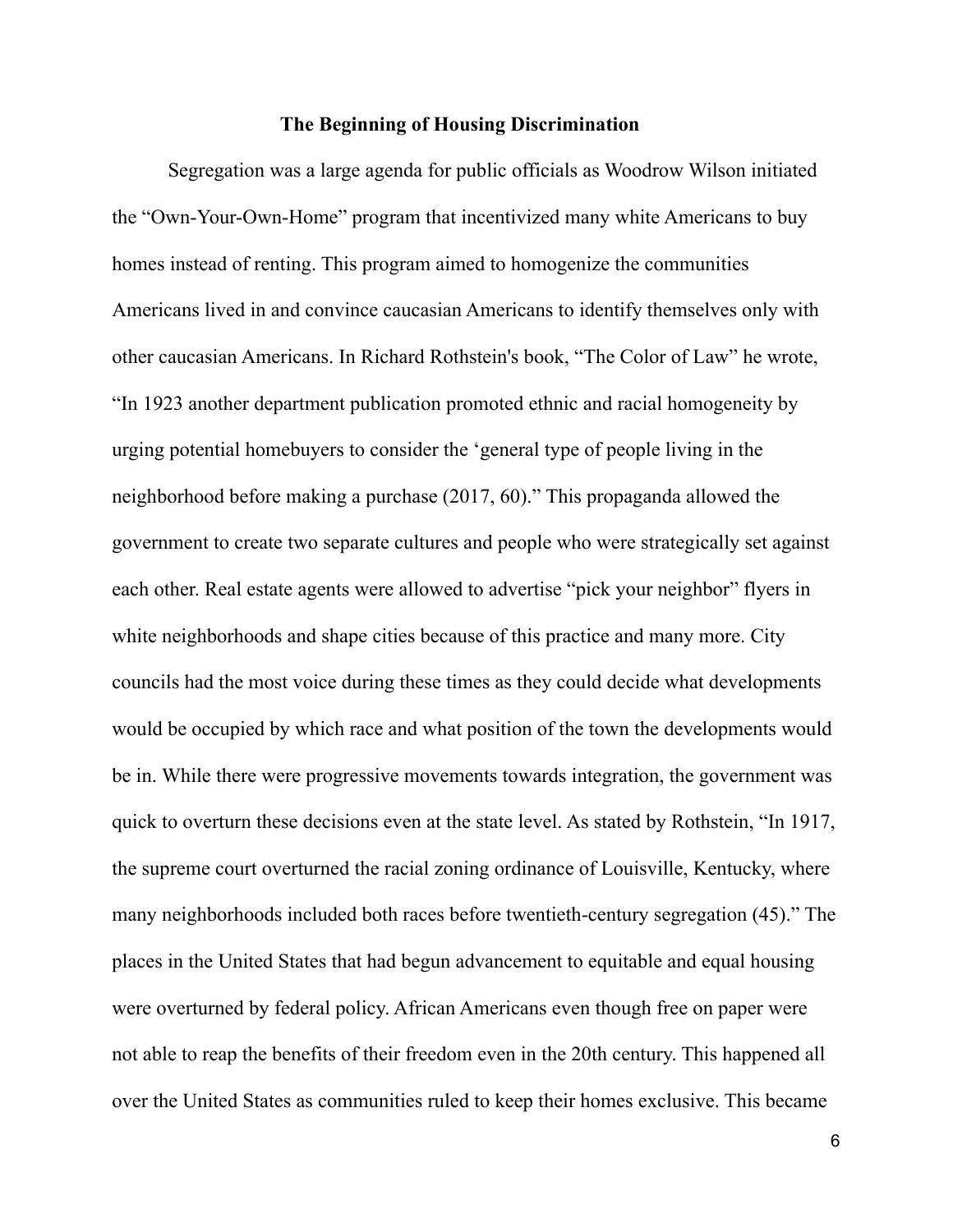the standard of suburbs and cities across the country to be specifically built for one race and build up stereotypes between each race. In a 2014 study, by Hwang et al, "Racial stereotypes still influence the makeup of a community as said, "Residents, developers, and institutions may make neighborhood selection decisions using neighborhood stereotyping based simply on a neighborhood having a relatively high proportion of blacks, believing they have sufficient "evidence" to make judgments about the neighborhood (744)." There should be housing guidelines within communities to prohibit these practices that are overlooked. Housing development boards are a part of community development and determine who lives in their communities depending on the income levels they build for.

Restrictive zoning was used in combination with these other practices to restrict African American mobility even after these practices had been outlawed. In the article by Shertzer, it is written, "Turning to the use component of the zoning ordinance, we find that neighborhoods with larger shares of Southern-born blacks or first-generation immigrants were more likely to be zoned for industrial uses than comparable neighborhoods with white natives (3)." This type of discriminative zoning has long-term impacts as homes that are based around industrial areas are harder to sell and mostly appeal to lower-income individuals. This makes it less valuable to buyers who are looking for ways to increase their equity and have a financial cushion through their home wealth.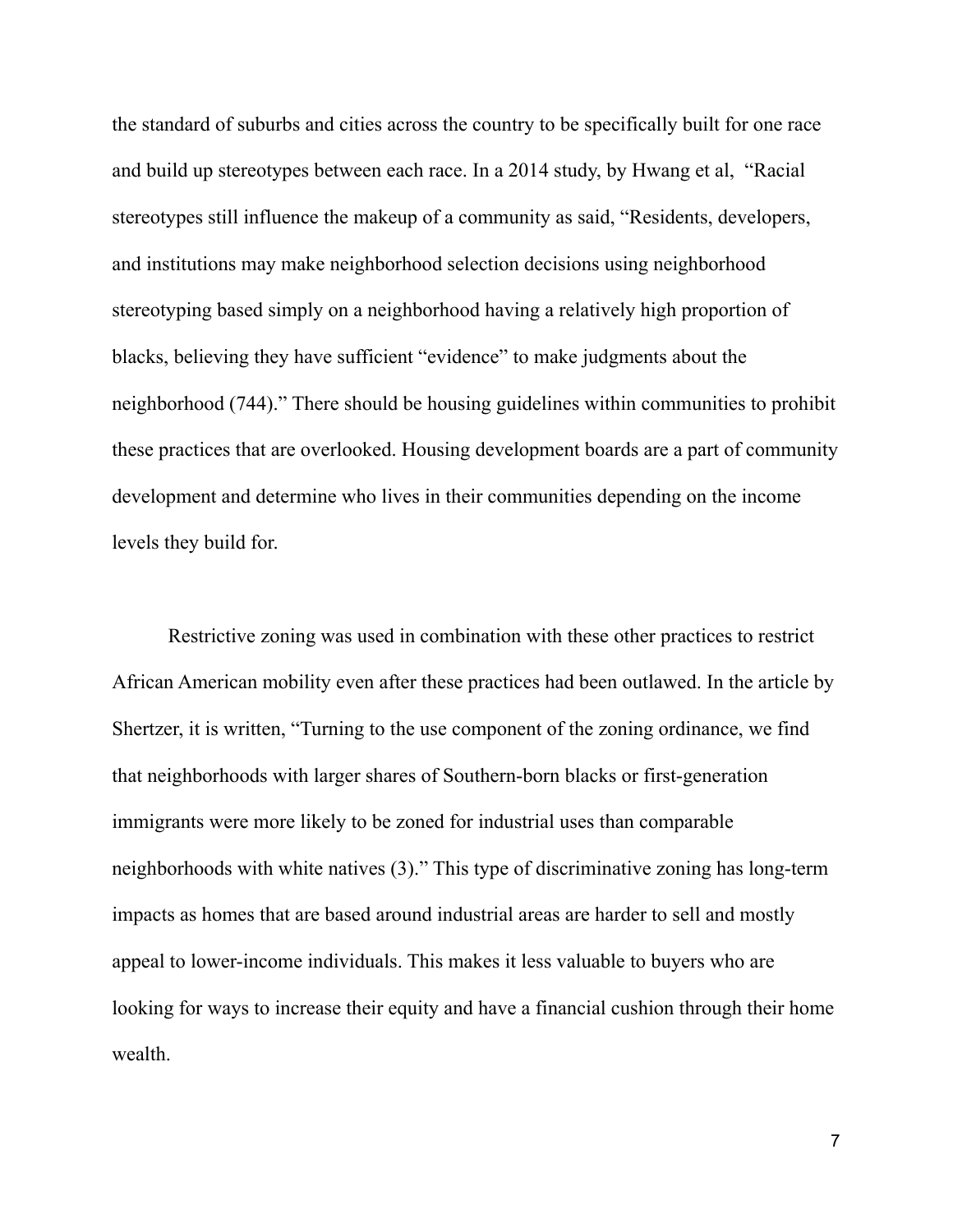Woodrow Wilson's presidency ran from 1913 to 1921 and he was outwardly against integration as he enforced and supported many of the housing policies that set the tone for the future of America's economies. Beginning as early as 1917 was the practice of blockbusting which was the act of scaring white families into moving once they saw black families moving into their neighborhoods. This was a result of the 1917 court case Buchanan V. Warley that prohibited African Americans from being eligible to purchase homes in white neighborhoods due to the city ordinance established by the ruling. Real estate agents would stage a showing where they would show black families homes in a white neighborhood. Then the real estate agents would spread the word that black families were moving into the neighborhood which caused white families to sell their homes at a discounted price. The agents would then turn around and sell these homes at inflated prices to black families and structure the loan in a way that prevented them from building equity. These white families would be scared into selling and black families would move in thinking they were putting down payments on homes when in reality, they were signing lease options. Lease options are contracts that require down payment and rental payments with the option to purchase the property at the end of the contract. This is what caused the great white flight that segregated Inner cities and made whites run into the suburbs.

Many black families were not educated on this by real estate agents and ended up paying rent for homes they thought they were buying. Black families would be paying on homes that they planned to own but were only paying down the loans for the landlords.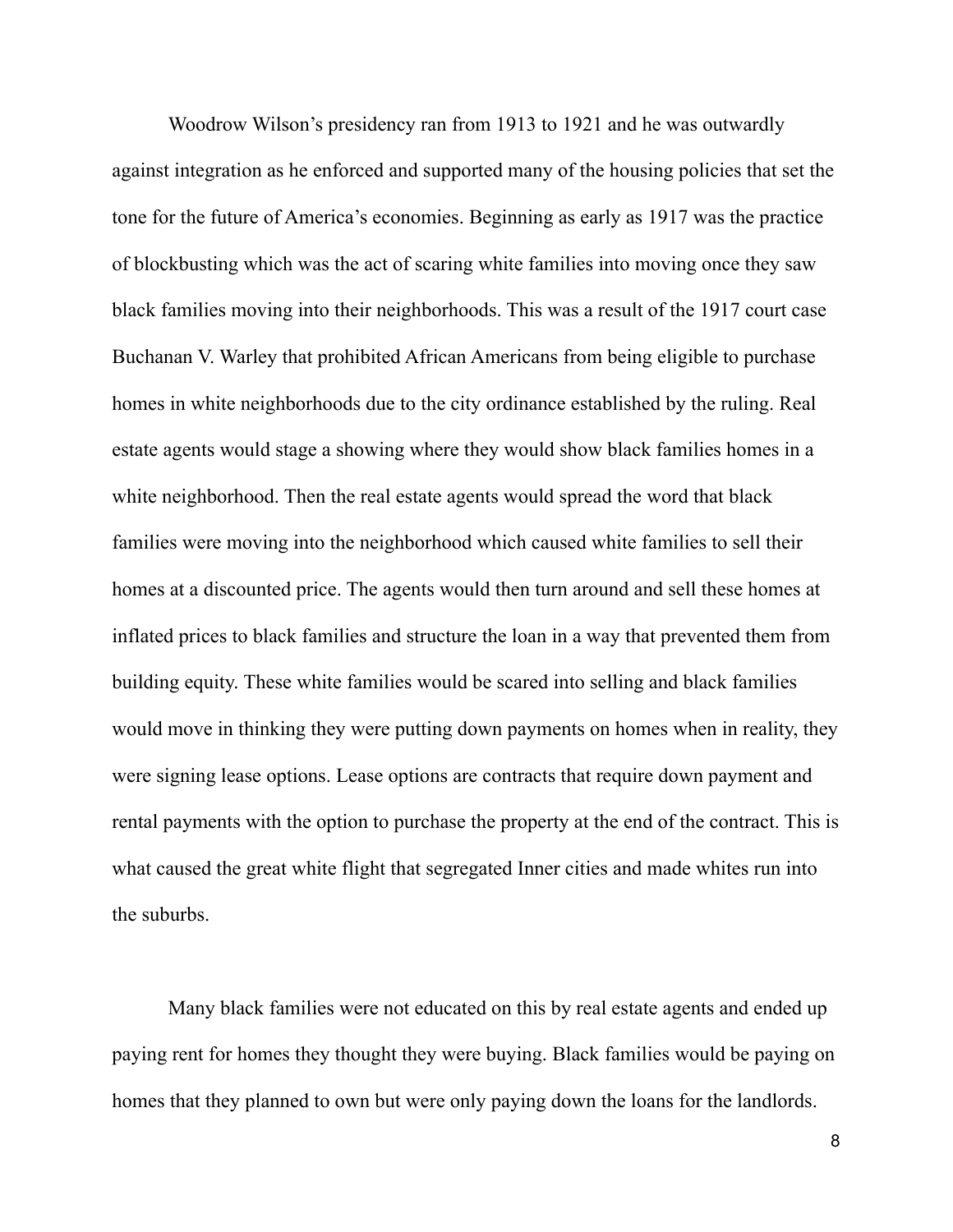Across the country, Black Americans were signing their financial future away by contributing to programs that never gave them a return on their supposed investment. One of the most notable white towns is Levittown, Pennsylvania as the developer would not sell a home to a single black person even though it was built by black hands. The same hands that spent their days building the country would not be able to see the rewards nor would they be able to pass on the same wealth as their white counterparts.

### **White Flight and Modern Segregation**

In addition to all of the housing practices already discussed, White Flight was the gradual fleeing of whites to suburbs and further segregation of both populations. "In the 1980s whites began to leave in the wake of the city's efforts to enforce racial integration. The exodus was most pronounced in the 1990s, and by the year 2000 white flight was largely complete (see table 1 in appendix) with only a small number of remaining whites, mostly senior citizens, immigrants, and unemployed or disabled people (2) ." This happened in the city of Parkmont which is comparable to Boston, Massachusetts, and is a modern example of how African Americans and whites are still living in different environments. The fact that living in the presence of African Americans is still frightening for many Americans is another disadvantage of the struggle toward housing equality. Per Hanlon's study, "In 2008, 30 percent of blacks lived in housing projects that were at least 95 percent African American, and over half resided in projects that were at least 80 percent African American (30)." White flight was a geographic shifting of wealth from the inner cities to the suburbs and in its wake, left black communities to pick up the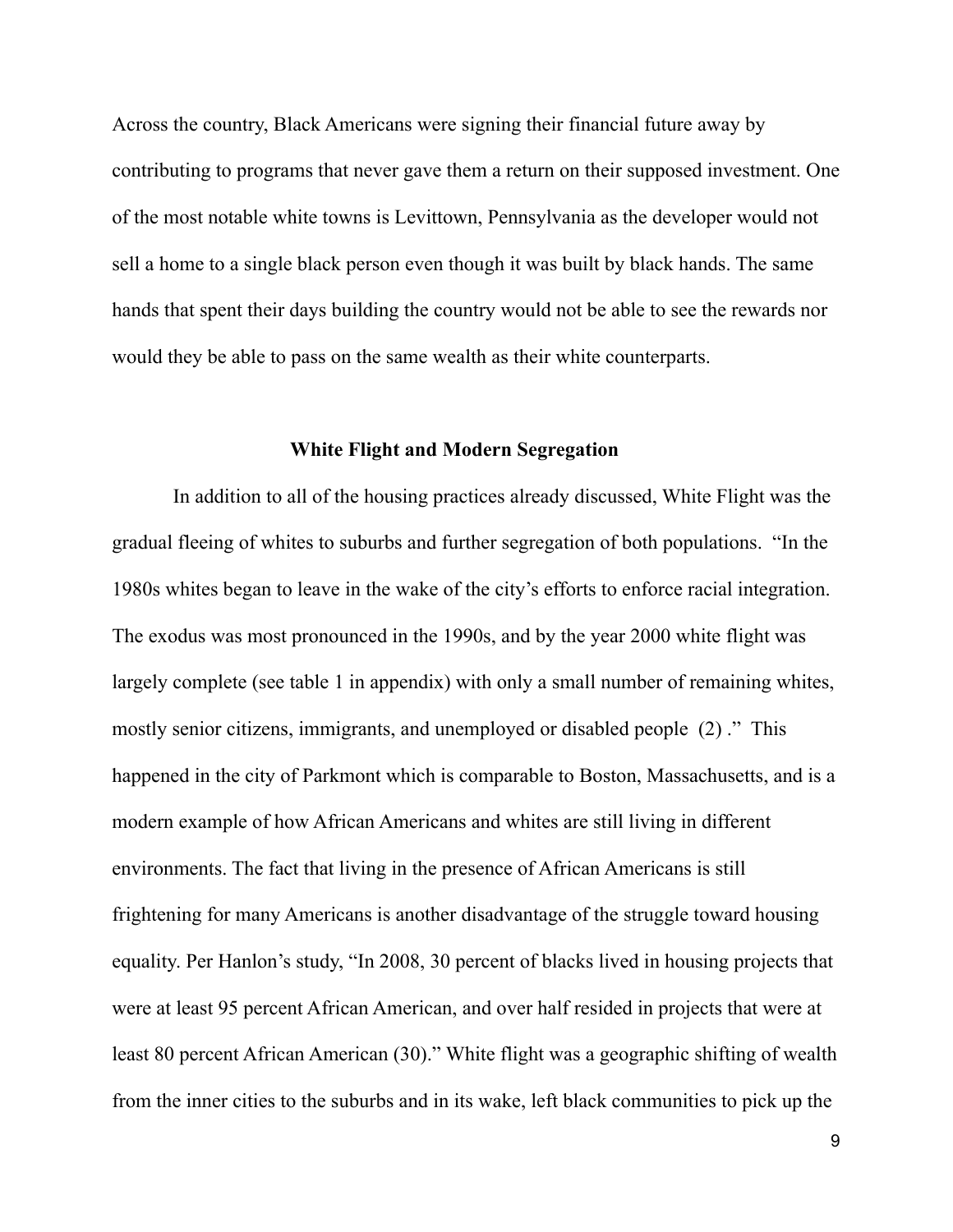pieces. Businesses and families left which explains the slum-looking neighborhoods that many cities still bear.

There was a clear distinction between these communities as written by Davis, "..in 1945, West Oakland boomed with women's clubs, lodges, and churches, while places such as the Seventh Street commercial district thrived with African American–owned businesses and office buildings (39)." As the two races continued to separate, so did their cultures, and the stereotypes that both groups had only intensified. However, there was always the African American community that received the lesser end of the opposition. How can any black individual wish to find success as easily as a white individual if the environments and opportunities given to them are vastly different? This difference in economic inequity means that generational wealth also does not benefit future generations of African Americans to come.

The generational wealth that had been accumulated by African Americans thus far was drastically eradicated during the 2008 financial crisis. "The disruption caused by unemployment and adjustable mortgage rates and balloon payments likely caused economic hardship and foreclosure for many African Americans. We assume that a mass exodus of middle-class African Americans occurred, as the African American population declined by one third between 2010 and 2016 (15). " The mortgage rates offered to african americans were on either riskier terms that ended up charging them more in the long run. Sub prime mortgage loans caused much of the upheaval of the real estate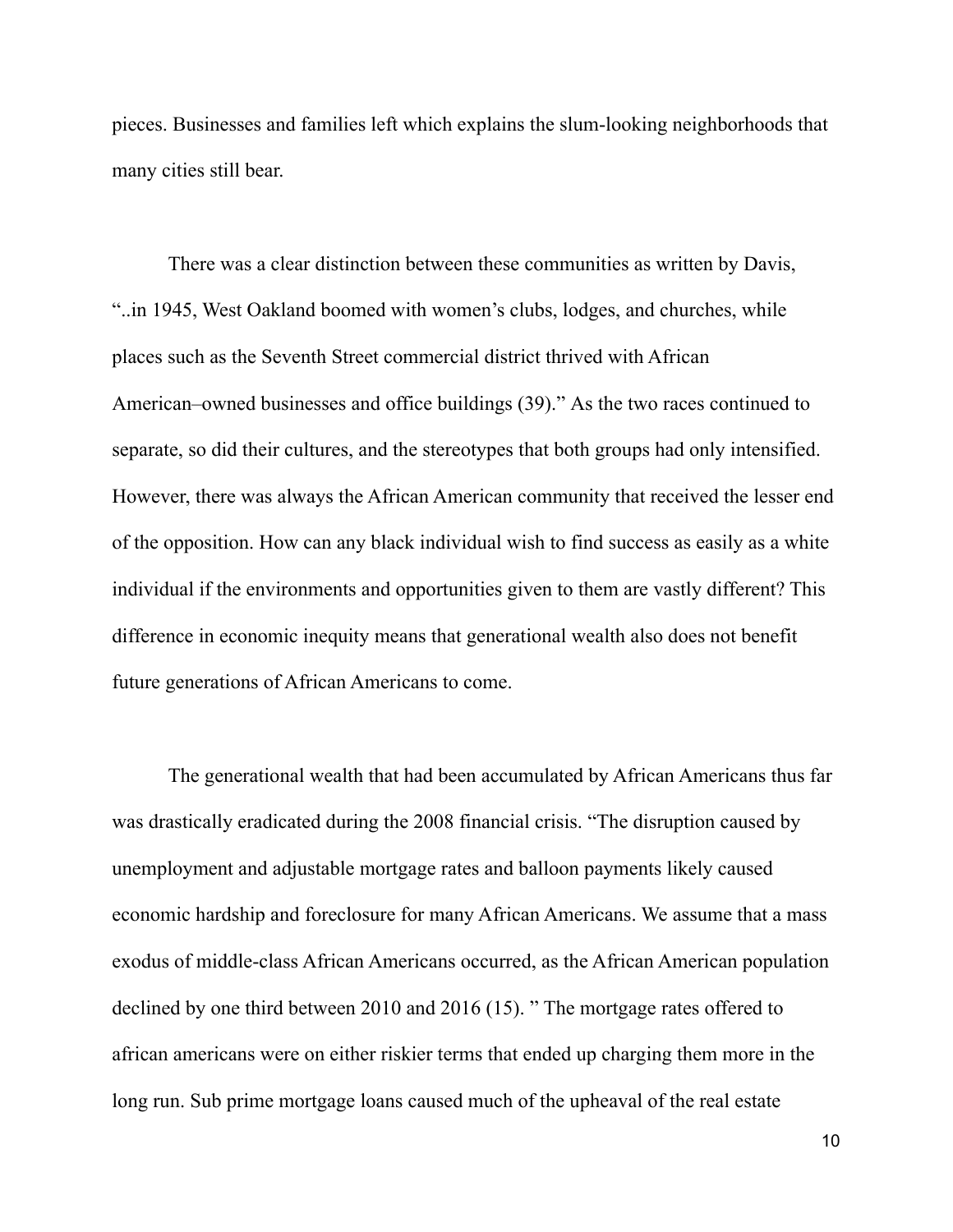market and homeowner equity. Balloon payments were a type of loan that acted like a normally structured loan but at the end of 7-9 years, the payment is due in full. This would be ideal if the owner could refinance and easily pay off the loan but with the crash, African American homeowners ended up defaulting. The stereotypes that arose between the two communities kept both races from being receptive to integration and enforcement of the federal government only instilled more adversity between these races. This meant that POC (people of color) were unable to establish themselves in white culture and break common stereotypes that were held by both groups. Without the ability to effectively communicate and understand each other better, these races were only held back from their full abilities and responsibility to break racial barriers.

Steering was another practice that directly separated African Americans and caucasians from moving into the same neighborhoods. Real estate agents would purposely direct white buyers away from black neighborhoods and advertise them as unsafe places to live. Real estate agents were directly involved in the structuring of these neighborhoods and the advisor to many home buyers on how they should choose their homes. White families that leaned towards buying in African American neighborhoods were heavily opposed by agents and faced more backlash from local authorities and community members.

Redlining was another preventative measure to keep African Americans from populating white neighborhoods. The Home Owners' Loan Corporation (HOLC) was a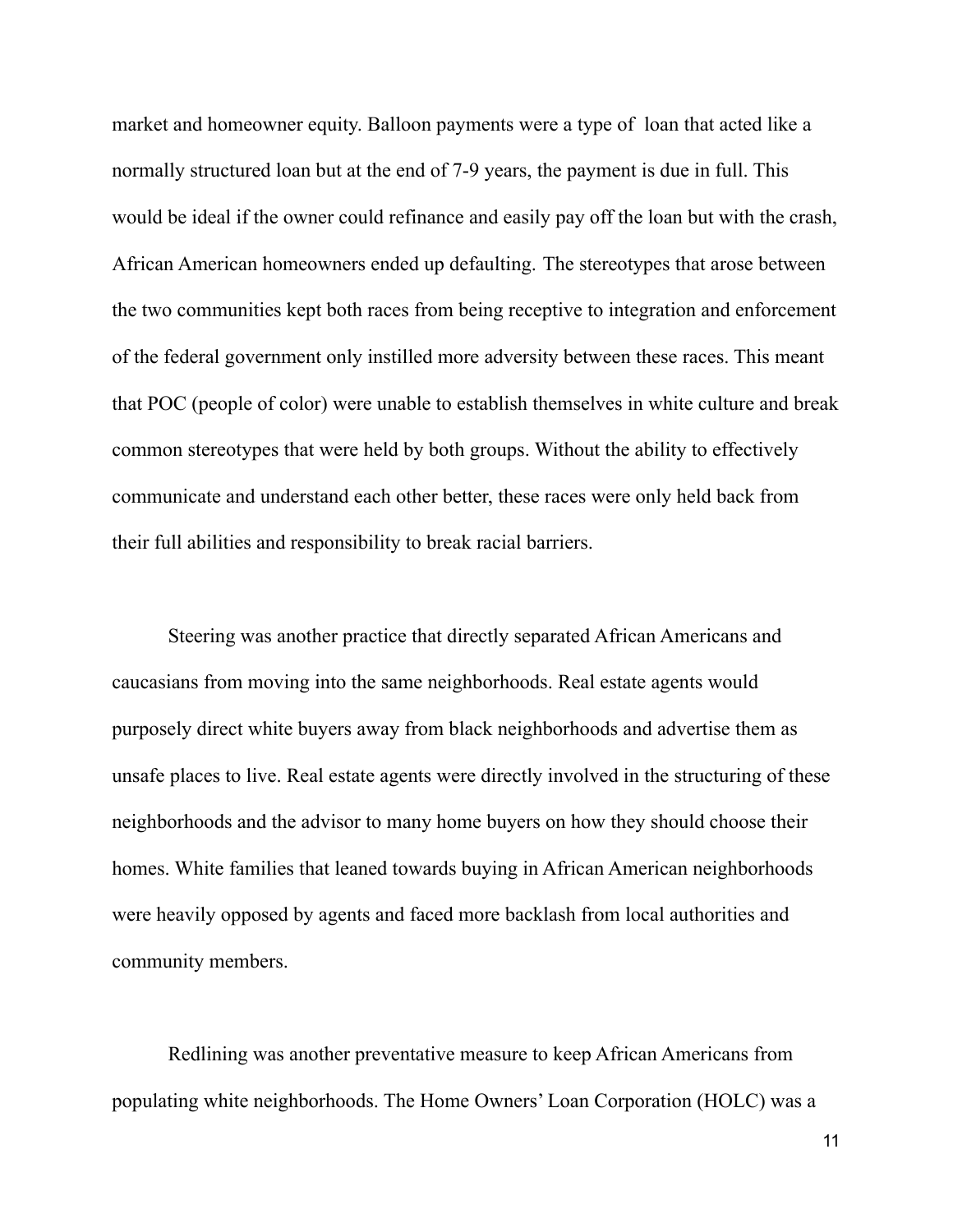federal agency that set neighborhood ranking that loan officers, appraisers, and real estate agents would base their business on. The neighborhoods that were deemed as declining and hazardous were given very few loans and were made primarily up of renters. African Americans and other minorities made up the bulk of these communities and were denied home loans even if they were just as qualified as a caucasian man. These communities that were redlined are still deficient in resources today as they have still not been funded well enough to bring them up to code with predominantly white neighborhoods. If there is no money going into a community, there is little opportunity for economic opportunities and mobility. The black families that were financially able to move into higher-class neighborhoods were still denied loans because of the discrimination federal institutions had. In an analysis done by The Urban Institute, "In either event, lenders will believe that minority applicants are more likely to default than are white applicants with the same observed credit characteristics and they have an economic incentive to discriminate against minority applicants (99).'' There have been tighter lending standards and lenders have been known for charging slightly higher interest rates or suggesting different loans that end up co`sting more in the long run. Subprime loans were more common among African Americans during the 2008 financial crisis even if black applicants had better credentials than lower-income white individuals. Per The Urban Institute, "If lenders think that race is a reliable proxy for factors they cannot easily observe that affect credit risk, they may have an economic incentive to discriminate against minorities (5)." The lack of knowledge that these lenders have is not an excuse to discriminate against a whole race.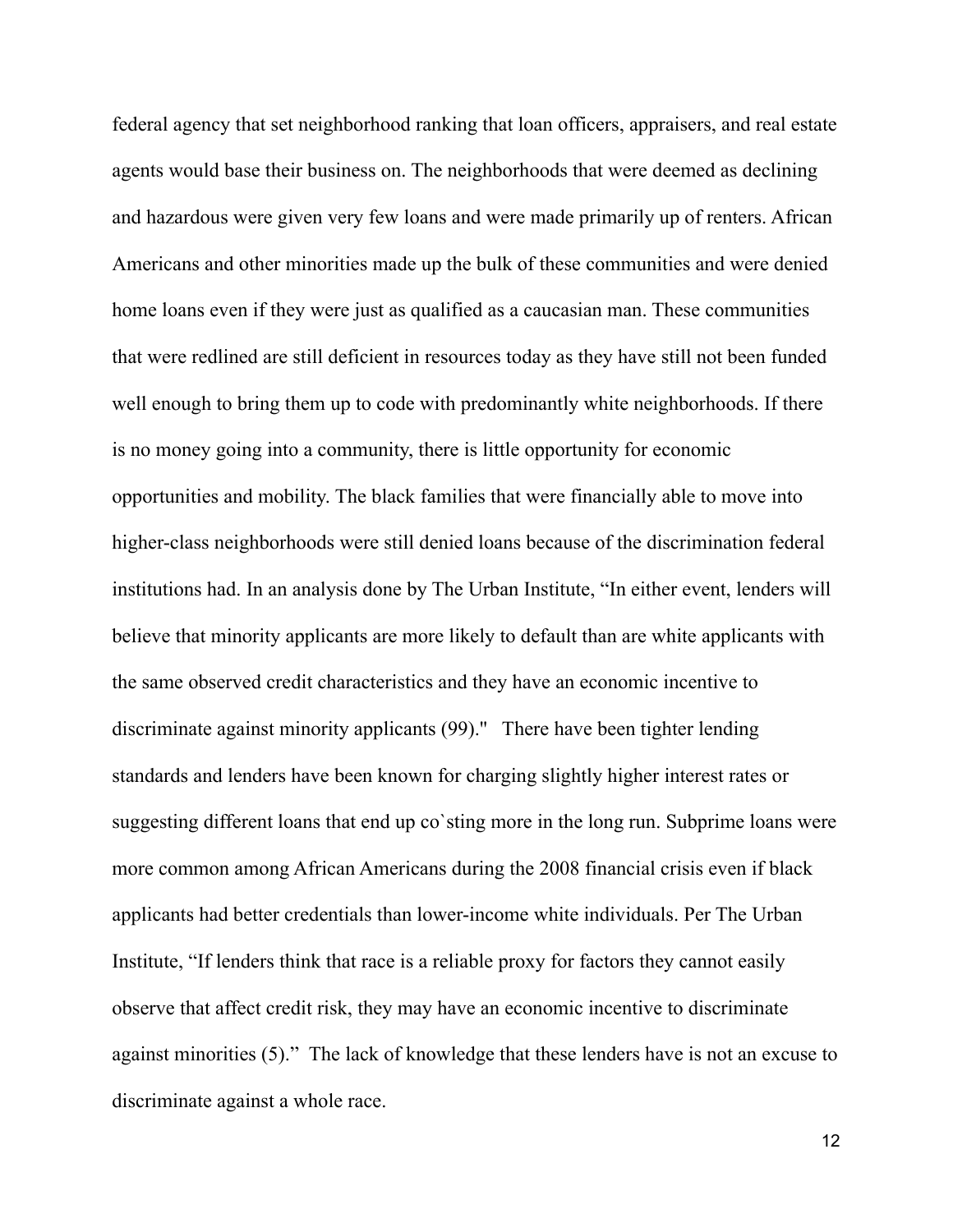These subprime loans were only used by lenders to cover the risk of taking on riskier clients and charged significantly higher interest rates. These loans were behind many of the foreclosures that white and black families suffered.

Because of lenient lending standards, there was a lack of awareness of the risks of subprime lending. While many African Americans did default on their loans because they were riskier, those who were well established financially still took the brunt of high-interest rates and faulty lending. The Urban Institute says, "Evidence from litigation suggests that some lending institutions locate their offices in predominantly white areas (16)." Lower-income individuals with the ability to obtain a government-backed loan for low wage earners may automatically disqualify them by income discrimination. An experienced real estate broker can fight for a transaction and be the determining factor behind whether a client goes to closing or not. With this being a factor, it could be the difference between thousands of equity built or paying a landlord. Real estate agents are also able to refuse to work with clients at their discretion and their justifications are not evaluated on a case by case basis.

Segregation was an issue throughout the whole 20th century and still lingers heavily today in certain parts of the US. In the book written by Woldoff, she writes,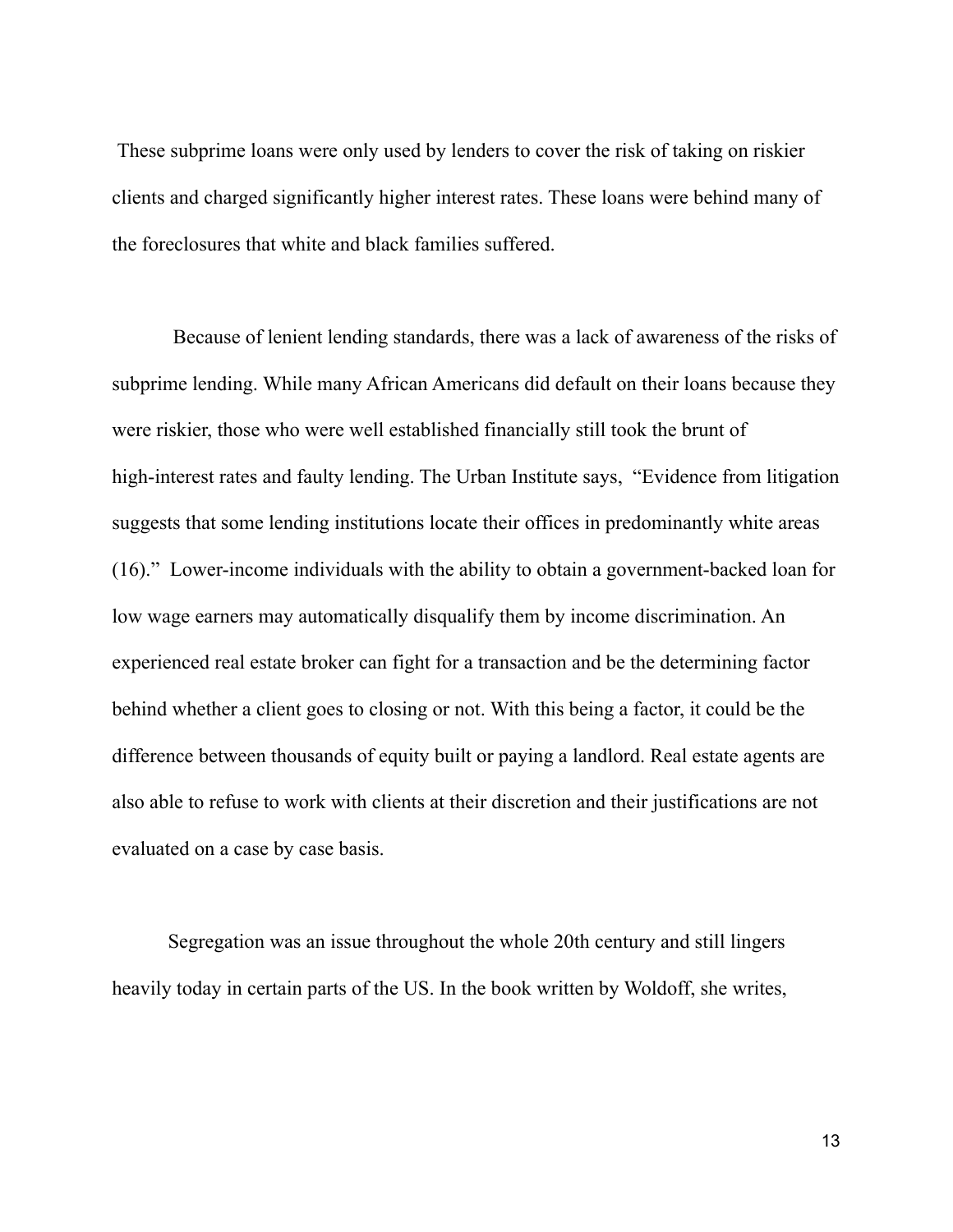"Soon, however, problems become apparent. Noise, loud music, and hanging out become daily occurrences; litter lingers on neighbors' lawns; broken screen doors are not repaired, and children begin to outnumber adults on the streets. To some black residents, these concerns are minor. After all, Parkmont is far better than many black neighborhoods in the city, including the communities in which the black residents once lived $(5)$ . "

In this town, White Flight may not be clear as it was a gradual shift in neighborhood demographics and those who lived in these communities were not adverse to the changes that occurred. While there was not a direct change in the neighborhood that is common in gentrified areas, white families soon moved into better school districts. School quality is a big determinant of where families decide to locate as education is a big factor in success. In the study by Chanin, he stated, "They found that faculty desegregation had resulted in educator displacement "of crisis proportions." throughout the state. Black administrators in desegregated schools were routinely demoted to teaching positions and Black teachers transferred to white schools were not given classrooms to use (3)." While the conditions of the neighborhood in the eyes of some black families may be perfectly acceptable, they may not be attractive to other homeowners and begin deterring families from moving into the neighborhood. It is not the presence of African Americans in the community that drives out white families but the lack of school funding and the reputation of the school which is the direct predictor of community stability. Kendig's article states, "This early entry into adulthood decreases youth's chances for economic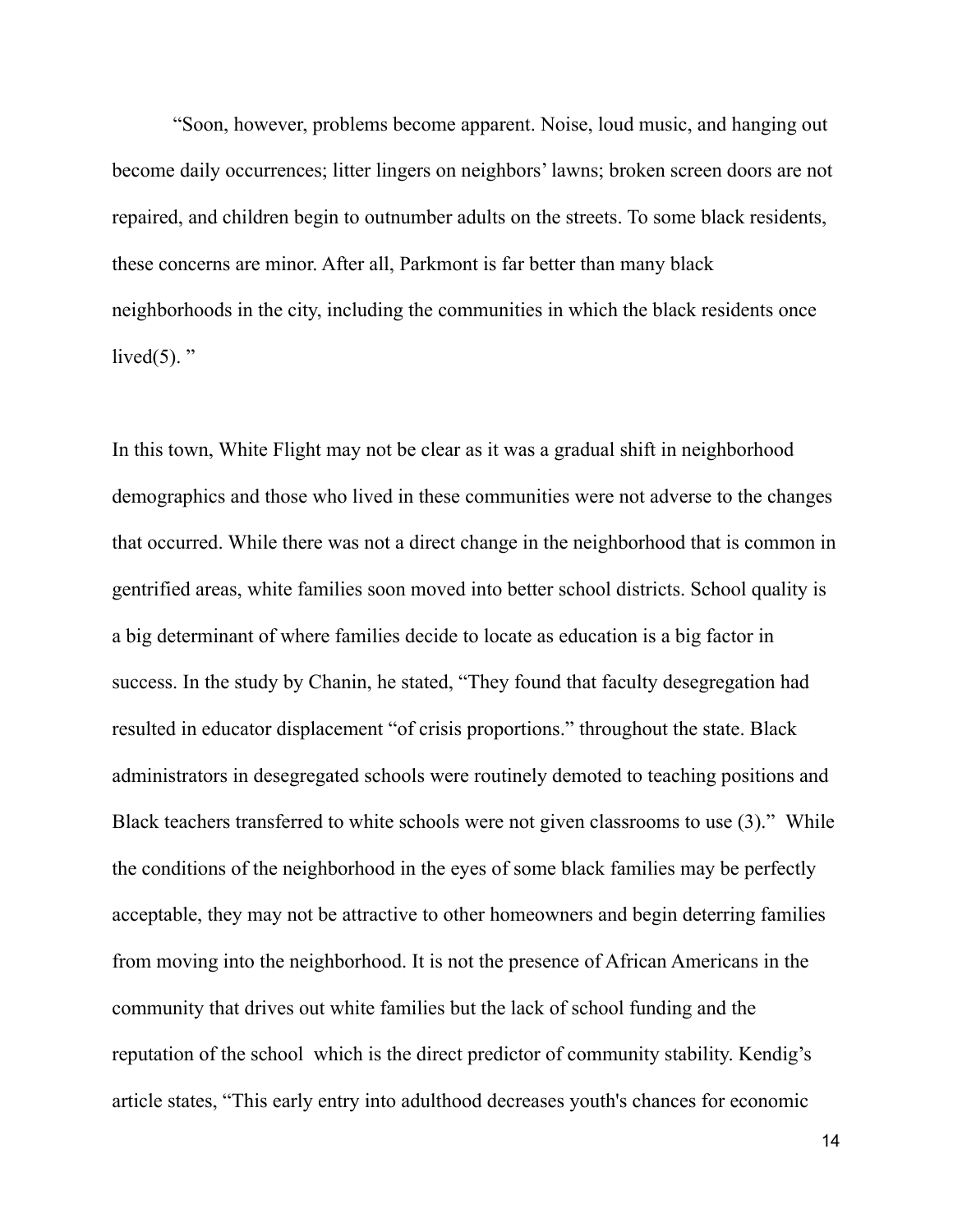and financial security because they might not have developed the needed resources or support that appears to benefit their peers who are able to delay adulthood (31). " What keeps many young black high school and college graduates from being able to gain a stronger financial footing is their need to take care of their family members. When a child goes on to make a good living, they are deemed responsible a lot of the time to financially support their families instead of their families supporting them. This obligates them to be responsible for a whole other set of financial obstacles as they try to equally get ahead financially while giving aid to their lower-income relatives. These subtle changes in the neighborhood only appear to have minimal effects at first but once they have been fully manifested, there is no avoidance of the harsh realities that are left by these gradual shifts in demographics.

There are plenty of examples of this going on in many neighborhoods across the United States. Public officials have long blamed these changes on neighborhood desperation but only when that desperation has come from white mouths. As the study from Born et. al writes, "Over a decade of population growth and development, pressure has made it difficult for Black households to retain their hold on aging single-family homes in the neighborhood when it often makes more sense to sell their properties to developers who can rebuild townhomes or multi-family buildings on the lots (8)." Because African Americans being predominantly in economically disadvantaged neighborhoods, they are more likely to be the target of developers which leaves that community a target for gentrification. When developments in that area begin to pick up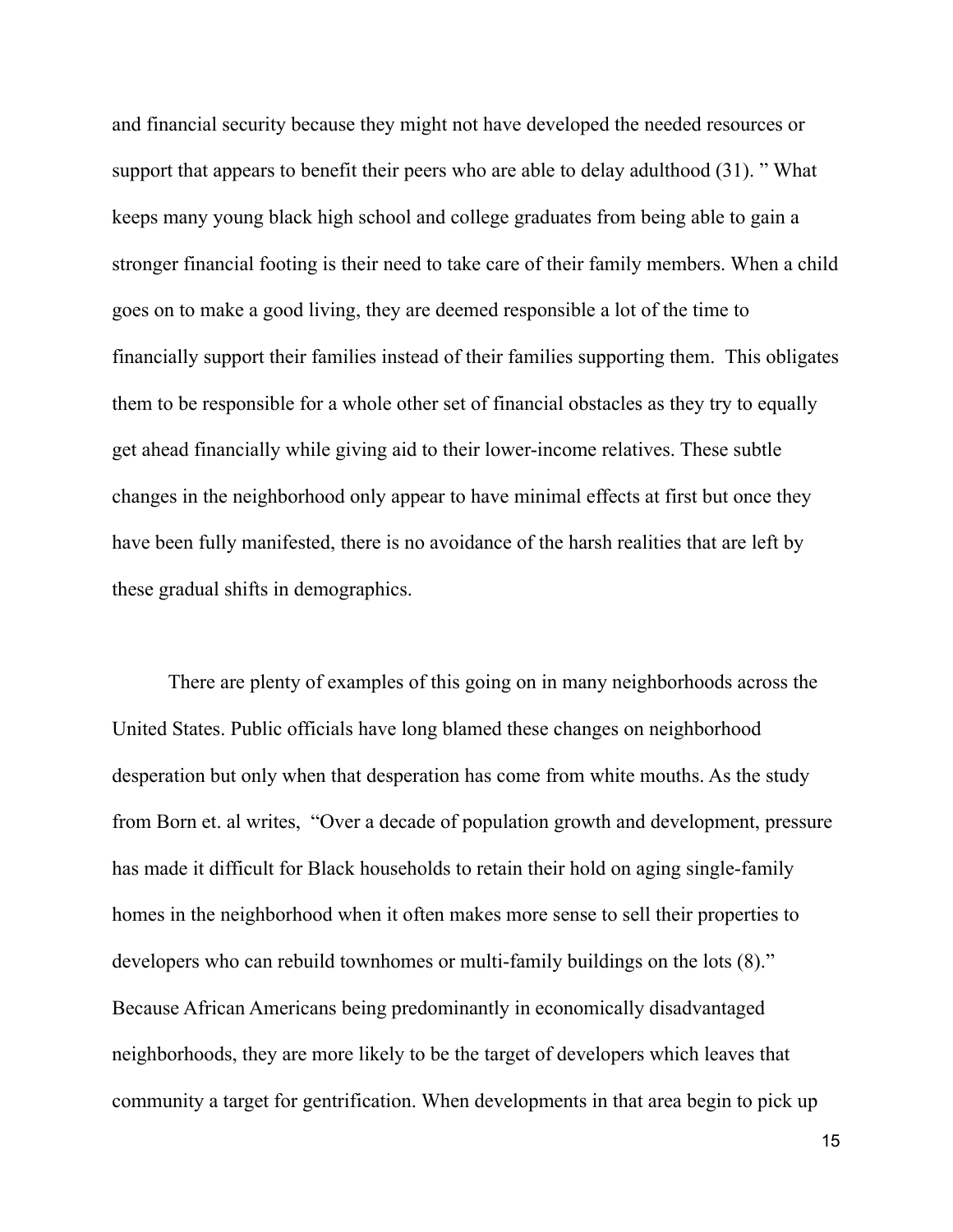and the community starts to change, the rents in the area rise and the value of home prices rise so people in that community are either able to afford the cost of living or have to move. These changes are the subtle shifts of wealth in these communities that go unnoticed because financial issues are not always identified with race on a daily basis. Gentrification is not always looked at as a disadvantage to the community because the re-developments and developments make the neighborhood look aesthetically much nicer and psychologically appealing to the eye.

## **The Secret of Sundown Towns**

These towns got the reputation of being unsafe for African Americans and even erected signs warning African Americans to stay out of the town after sundown. This was blatant discrimination as they would be physically removed or threatened. Blacks were literally chased from these towns without consideration. The ordinances that were established by these towns allowed these practices to continue and in some towns, this was an issue until the 1990s. For many African Americans, this was a major concern as there was no help if trouble was to occur between a black and white citizen. African Americans were not given the benefit of the doubt as a white man held more respect because of the system that was built in his favor. These towns had heavy influences from the Ku Klux Klan which had enough power to segregate whole towns. These towns were scattered everywhere across the united states and even today there are towns that African Americans do not feel safe living in. In the article, "Sundown Towns and Counties Racial Exclusion in the South" by James W. Loewen he wrote, "Rockcastle County,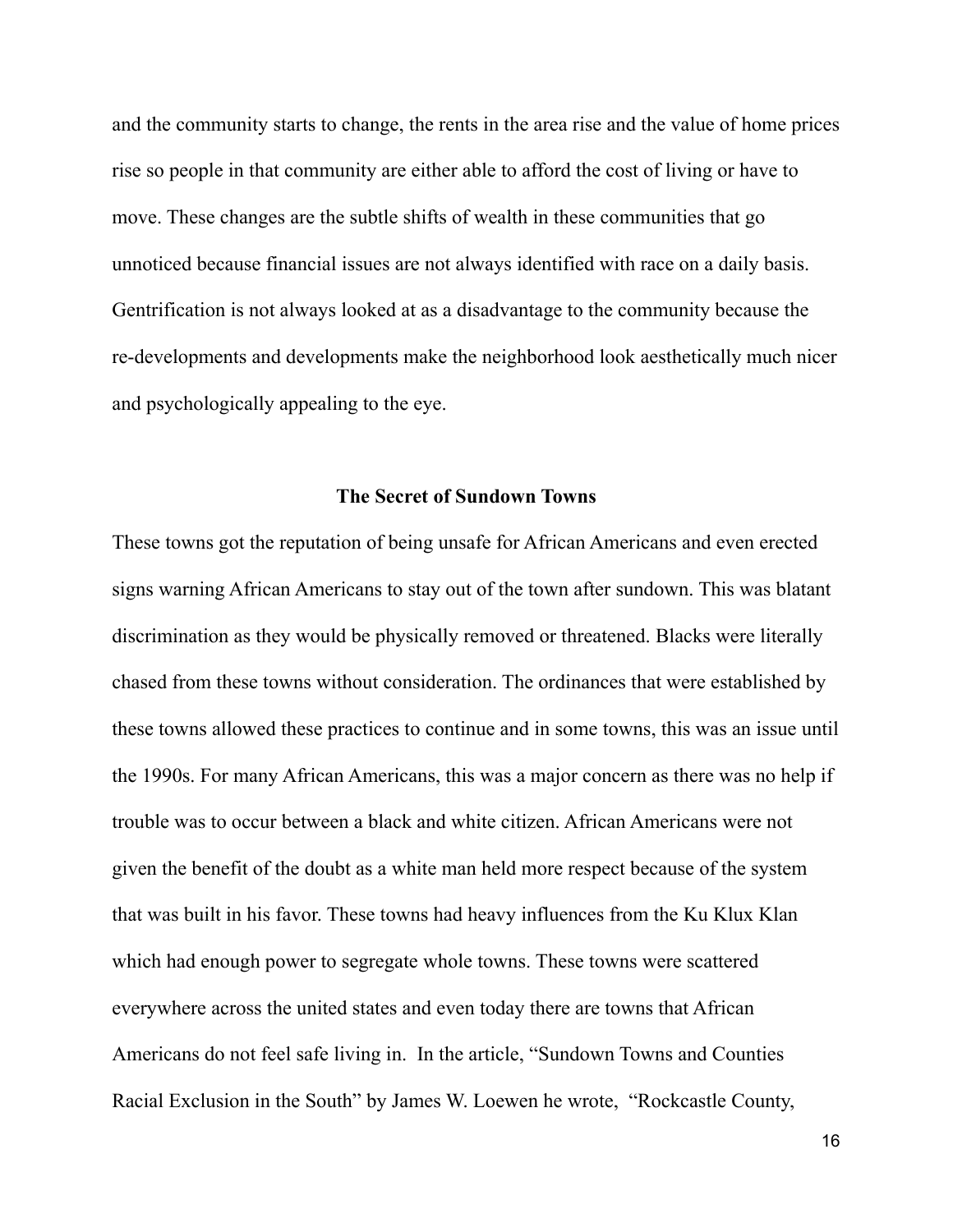Kentucky, had a sundown sign up as late as the mid-1990s and had no African Americans among its fifteen thousand residents $(20)$ ." it was not just the southern towns that were responsible for keeping African Americans out of white cities. There are plenty of cities where this was the standard and became an unspoken rule. It is the unspoken rules and general ignorance of racist disdain that's held on to these wrongdoings. The enforcement of these policies that allowed these towns to get away with building all-white communities are the same that kept the wealth from touching black hands. This is why there's such a call for the rebuilding of a system that is incorrectly in favor of the white man because it is evident in the infrastructure of cities.

## EVER HEARD MENA  $\Omega$  F

THE CITY OF THE OZARK MOUNTAINS ELEVATION 1200 FEET

Cool Summers Mild Winters Pure Soft Water Beautiful Scenery Pretty Homes

No Mosquitoes No Riizzards No Maleria No.Drouth No Negroes

Schools and Churches Lodges and Societies Parks and Driveways Fruits and Flowers **Health and Happiness** 

Toephones, Electric Lights, Water Works, Sewert, Concrete Sidewalks, Public Library, all Surrounded by Country Fillod With Happy, Healthy, Prosperous People

ADDRESS SECRETARY MENA COMMERCIAL CLUB MENA, ARKANSAS

This flier that came from Mena, Arkansas clearly advertises the absence of black people and is an example of a society exclusive to whites. There were plenty of northern and western cities that even though were think tanks for progressive civil rights movements, certain communities still lacked a place for blacks. An adaptation that many African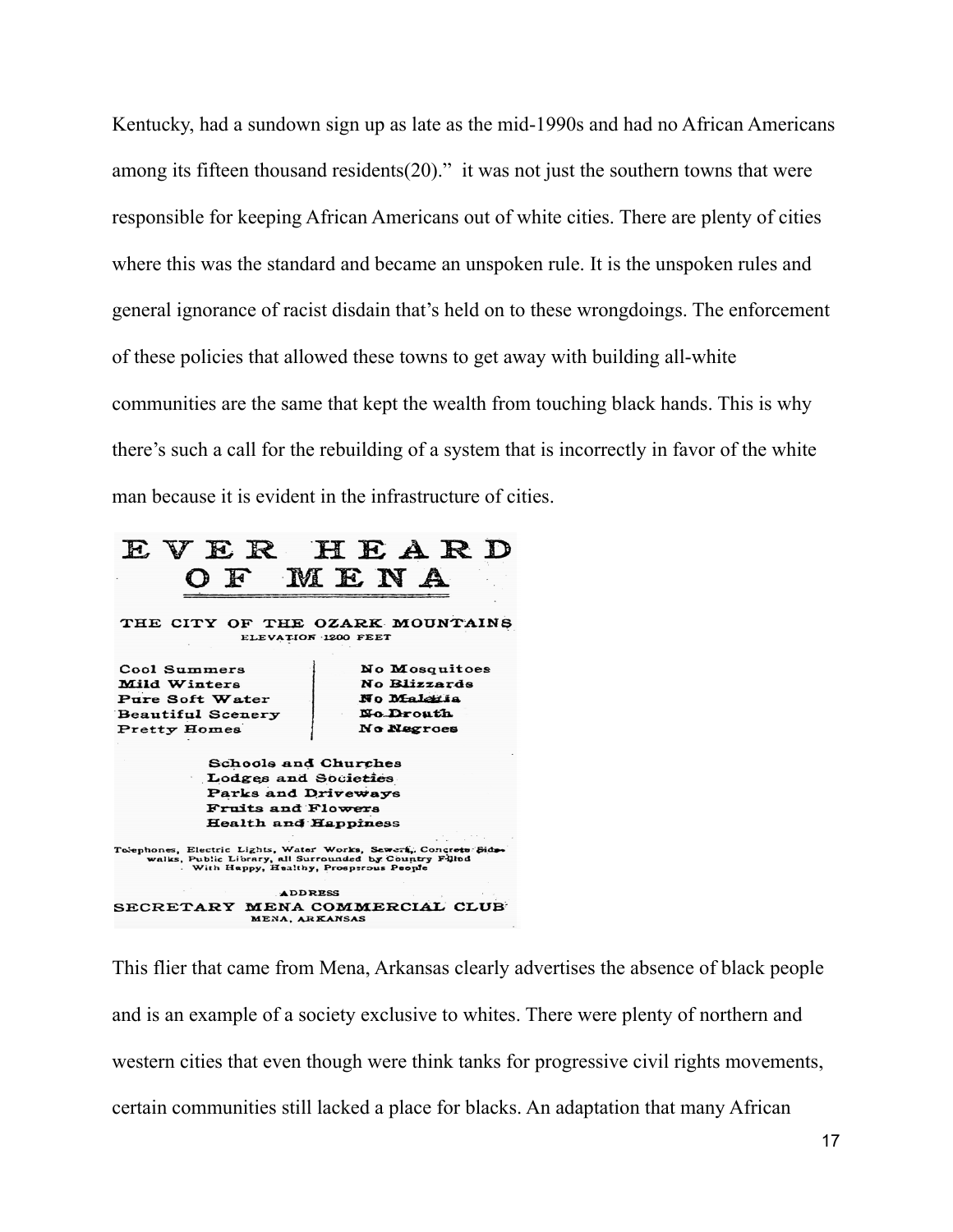Americans came up with was the green book which was a traveler's guide that listed safe places for black Americans to stay, eat, and visit at. America's lack of inclusiveness made a whole demographic live completely separate lives in fear of white power. This seperation of wealth was really a seperation of power that has escalated racial tension since the enstatement of these policies.

### **African American Wealth During 2008**

The wealth that blacks had accumulated through homeownership was wiped away during the financial crisis and took away many opportunities like HELOCs and secondary mortgages. After the financial crash, African Americans were less likely able to afford home loans because they took the bulk of the crash compared to white homeowners. Subprime loans were predominantly under the names of black homeowners even if the homeowners were less risky than their white counterparts. "Foreclosure, though, forms only part of the post-recession wealth gap's functional infrastructure. Its twin in this destructive coupling is residential segregation. Since subprime lenders specifically targeted Black areas, foreclosures were often concentrated in majority-Black neighborhoods, meaning that millions of Black homeowners who avoided foreclosure still lost substantial value on their homes (Rugh and Massey, 2010; Faber, 2013; Hyra et al ., 2013). Foreclosures and attendant home price depreciation, then, combined to erase over 50% of the Black wealth in the US during the financial crisis (312)." The 2008 financial crisis took away the American dream for many black homeowners and failed to reduce the wealth gap. It is difficult for many black Americans to feel accepted by their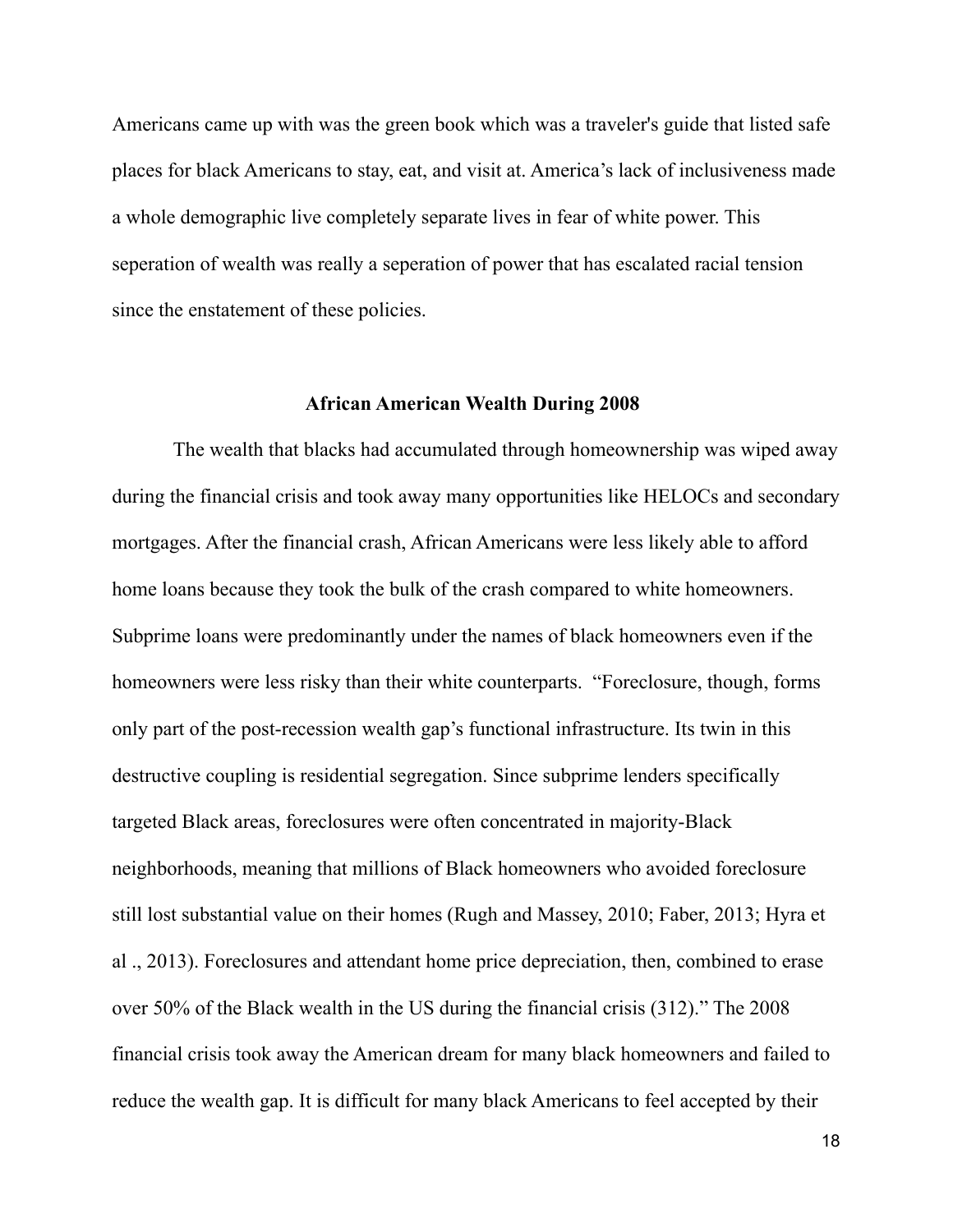own country when they still face systemic and financial corruption. Foreclosures are the biggest destroyer of wealth as it leads many people to bankruptcy. With bankruptcy, the terms can keep people from obtaining favorable financial terms for at least 3 to 4 years after filing for bankruptcy.

These lending practices have led to a denial of homeownership for decades and as a result, this has sharpened the gap between black and white wealth. When a renter pays every month, they never see their rent money again while a homeowner pays down their mortgage and puts equity into their property. Equity is the biggest wealth builder as a home equity line of credit (HELOC) can be taken against the equity and used at the homeowner's discretion. The HELOC is better than any type of bank loan because it has low-interest rates and flexible loan terms. This makes paying off high-interest debts substantially easier as they can be consolidated into a HELOC. Additionally, the money from a HELOC can be used as an investment tool or to purchase other goods and services. This money is inexpensive to borrow and can add substantially to one's financial portfolio if used correctly. This opportunity has given millions of Americans the chance to use their equity for any wealth building purposes they choose and this advantage only comes with homeownership. This advantage only comes with homeownership because renters don't have a title to the place they rent and will never reap the rewards of the money they gave to pay down the landlord's mortgage.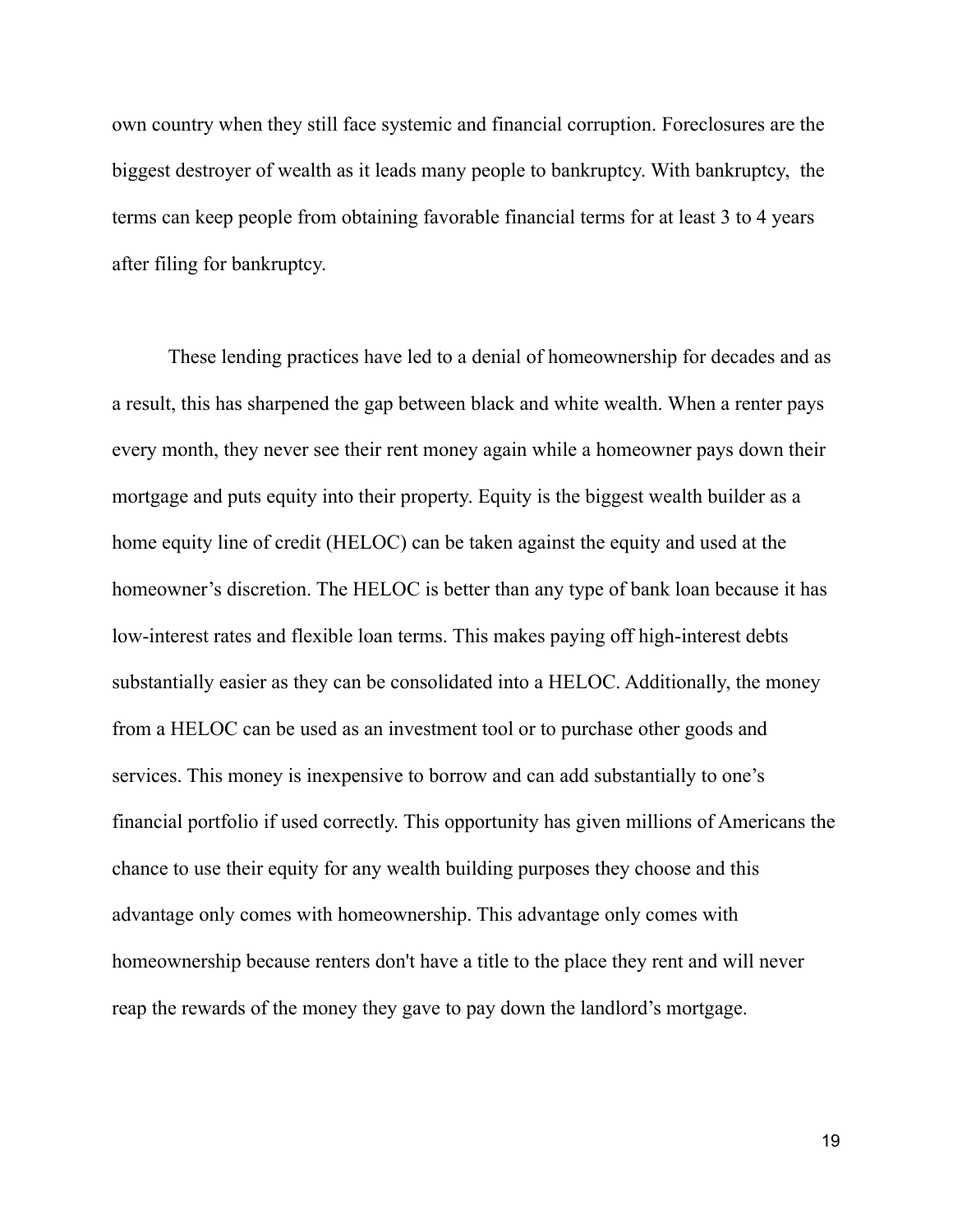Renters are able to avoid the upfront costs of buying a home but over the long run, end up paying more as rents increase and the effects of inflation raise the overall price of goods. With a home mortgage, the payment remains the same over 30 years and while inflation increases, the dollars that are paying down the home loan are paid back to the bank with cheaper dollars. Because this money is worth less, the homeowner is getting a better deal as banks are getting deflated money while homeowners are getting a better return. So when looking at the communities that were redlined and denied loans, these communities went years before they had the opportunity of even gaining access to equity. There is the concept of the American dream that everyone wants to partake in and African Americans are not excluded from this dream. Communities that are predominantly populated with renters are more mobile and less money is staying in the community compared to well-established neighborhoods with homeowners. Home purchases require more investment as there isn't an option to call a landlord and have them handle it. The average time someone lives in their home is 13 years which means there is a higher demand for settled businesses. Renters are not responsible for the property they are renting from as they are only furnishing the space and don't have large home expenses. A homeowner demands more out of a community and local economy because of long-term economic needs the homeowner will have. Renters are more mobile and likely to move than homeowners and therefore are not as dependable on the economy as a homebuyer would be. When homeowners have families as well, this demands many more goods than before and businesses have to meet that demand. The benefits of raising a child in a stable environment rather than moving from one apartment to another without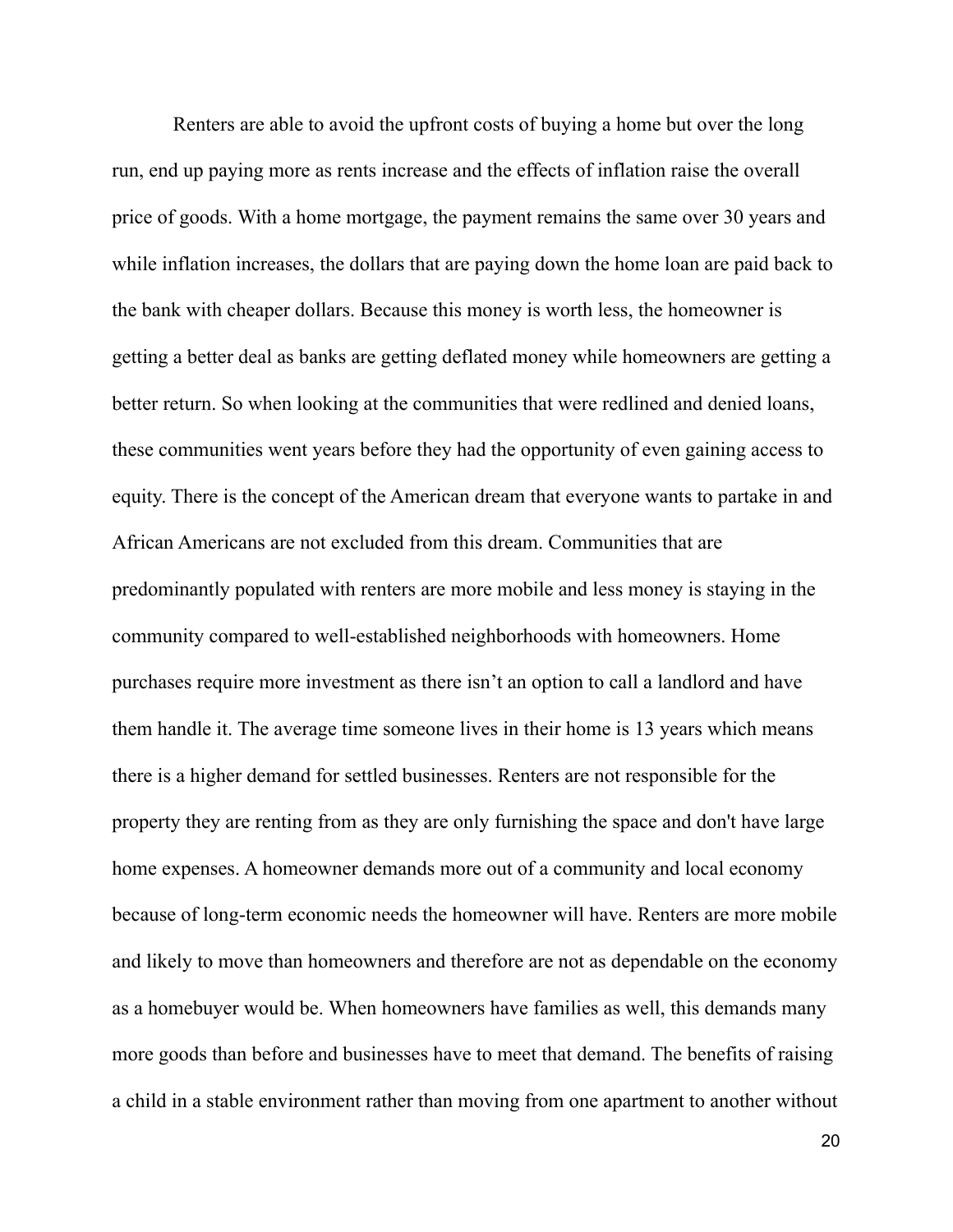the feeling of owning one's own home has different effects on a child's perception of themselves. From an early age, there is a hierarchy of the type of home a child grows up in and how other children view them. The quality of one's living environment is often discussed through adolescence and kids begin to recognize their starting point and upper hand in society. An African American child who has grown up in the 'hood' for their entire life will learn that they lack a lot of privileges that many other kids do have. Growing up with fewer resources and opportunities is discouraging to students and children as they try to make sense of themselves.

Homeowners that decide to settle down also determine their location based on the schools within that district. The financial decisions and overall choice of raising a child in an established residence compared to an apartment correlate with higher success and child development. In the Journal by Dantzler and Reynolds, they write, "As such, any particular theory of private property infers a particular concept of personhood. Since Black people have historically been excluded from fully becoming property owners, their personhood has never been fully achieved (159)." People that have control over their resources are better equipped to build wealth and have overall better lifestyles because they are able to keep the goods they worked for and have maintained. As these kids continue to grow up and learn about their place in the world, they learn about the prejudices towards African Americans and carry it with them into their adult years. During their college year especially is when many African American adults gain a real-world understanding of how they are viewed. Soloranzo explains, "Racial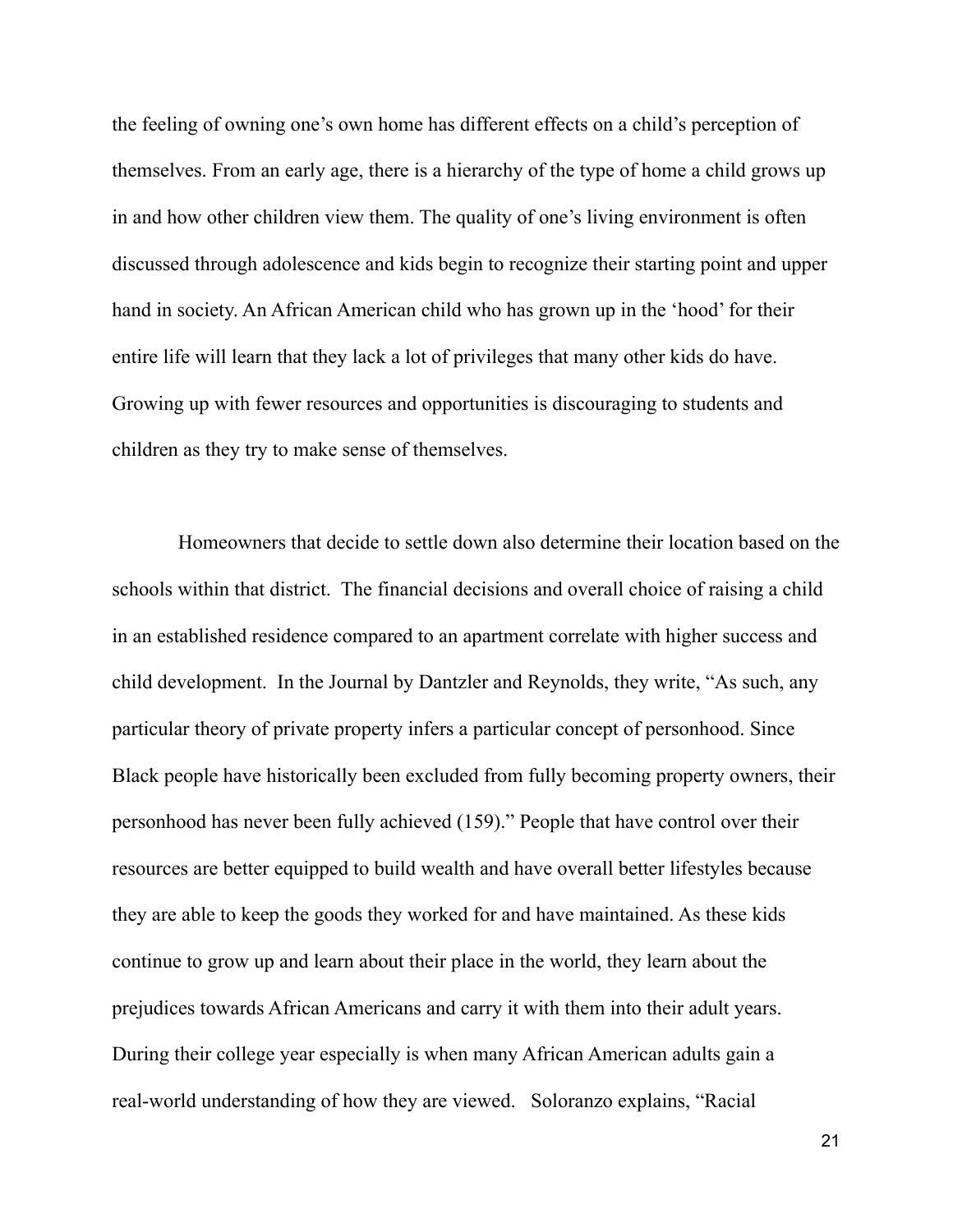microaggressions in both academic and social spaces have real consequences, the most obvious of which are the resulting negative racial climate and African American students' struggles with feelings of self-doubt and frustration as well as isolation. As mentioned in Jones et al, "For Black undergraduate students at predominantly White institutions (PWIs) in the U.S., experiencing institutional and interpersonal racism is common (Choi et al., 2015; Solo´rzano et al., 2000) and hinders students' psychological well-being and academic success (67)." Even as America has made great strides toward equality and equity for African Americans and other minorities, it still has plenty of work to calm the minds of African Americans that fear they will never be able to enjoy the same liberties as white Americans.

## **Qualifying for Loans**

As noted by The Urban Institute, "Due to data constraints, Berkovec et al. examine the reverse, arguing that the pool of minorities who cannot receive a conventional mortgage, but qualify for a FHA loan has a higher average quality than the pool of white applicants in the FHA sector (113)." Even when minorities are at a better risk than white applicants, they are told they qualify for FHA loans instead of conventional loans. Compared to conventional loans, FHA loans end up costing more in the long run as they have a fee known as a mortgage insurance premium that is wrapped into the payment of the loan. FHA loans are established to allow lower income or lower credit individuals to receive affordable home loans. However, because minorities are more likely to be accepted for these loans than conventional ones, that means more money is tied up in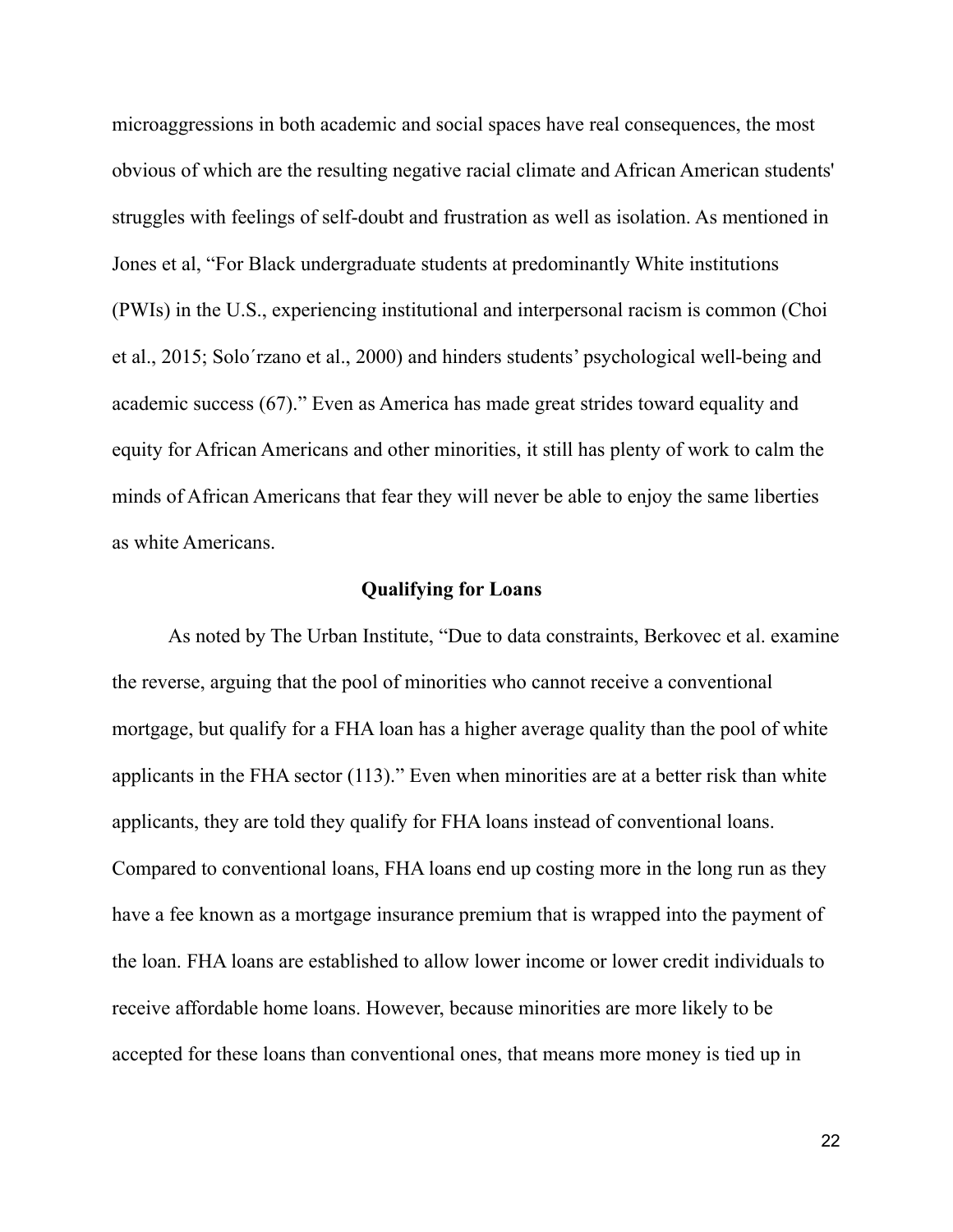paying fees instead of contributing to equity. Even if it may be a 1% increase in addition to a mortgage payment, this 1% accumulates substantially over the course of 30 years.

Even a black man who looks the same on paper as a caucasian man would have been denied a loan even in the neighborhoods where loans were plentiful. These neighborhoods, therefore, were not stable enough to support quality employers or support small businesses. Black Americans were denied the ability to build their wealth through home equity, which is the biggest determinant of stability. Even when white homeowners attempted to sell or rent their homes to an African American, they too were punished by being targeted by local government and loan federations. And it was not isolated to southern cities as Rothstein cites the director of San Francisco's loan program saying, 'This is to advise you that any application for mortgage insurance under the programs of this administration by you or any firm in which you have ten percent interest, will be rejected on the basis of an Unsatisfactory Risk Determination made by this office on April 30, 1959 (67)." The reprimanding that went on to discourage loan approval of this white homeowner was a slap in face of black progression. This goes to prove that segregation was a nationwide struggle for African Americans even in the most liberal cities. In Archer's journal, he writes,

Crime-free ordinances are a step in the evolution of exclusionary localism. Though the ordinances vary in form and force, their common theme is keeping "undesirable" people out of rental housing. At the voluntary end of the spectrum, a municipality may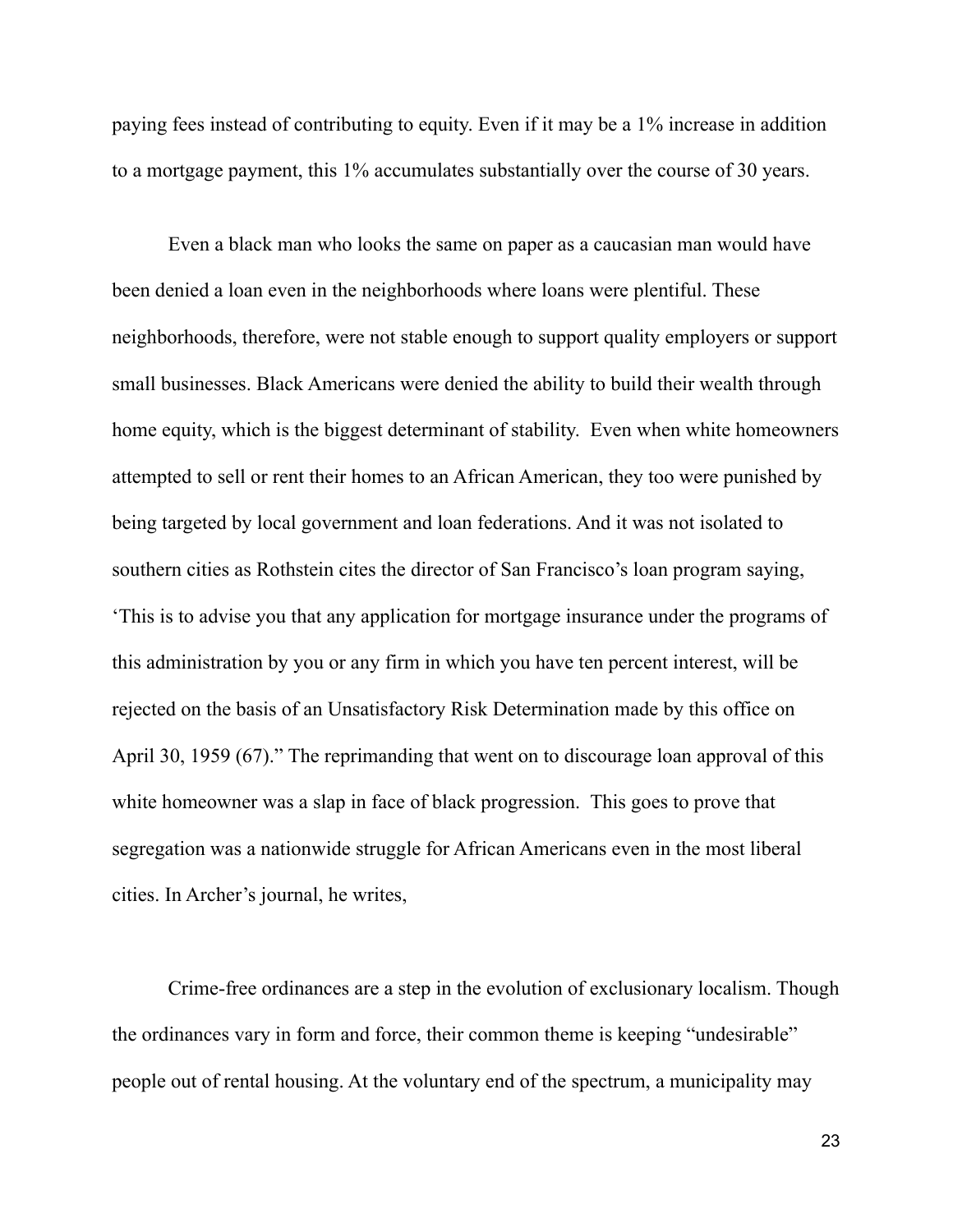offer a certification program for rental properties, which allows landlords to advertise their properties as "crime-free" if the landlords or property managers attend a training session and take measures the municipalities claim will improve the safety of their properties,

such as conducting criminal background checks. Additionally, background checks are optional and may be performed on any individual if a landlord chooses.

These crime-free ordinances eliminate applicants who have even had minor faults in the criminal justice system. Without the ability to gain access to quality housing, applicants have to settle for absent landlords who take negligent care of their properties. In the end, a perfectly suitable applicant has to settle for a home that is less than adequate and over the long run, can be damaging to their health.

The same system that puts black people into crime is keeping them in it because these ordinances keep communities from eradicating crime and fully integrating. This may be expressed through sanitized lexicons but the message is clear that US neighborhoods diagnosed as places of concentrated poverty are not only classed but typically racialised, as Black spaces (1376). " This is why there are still residential biases today because those who live in safe neighborhoods all too often associate African Americans with a dangerous lifestyle that would threaten their quality of living. When renting out an apartment, property owners and managers are under the laws that protect tenants from being rejected upon discrimniation. However, there are plenty of occasions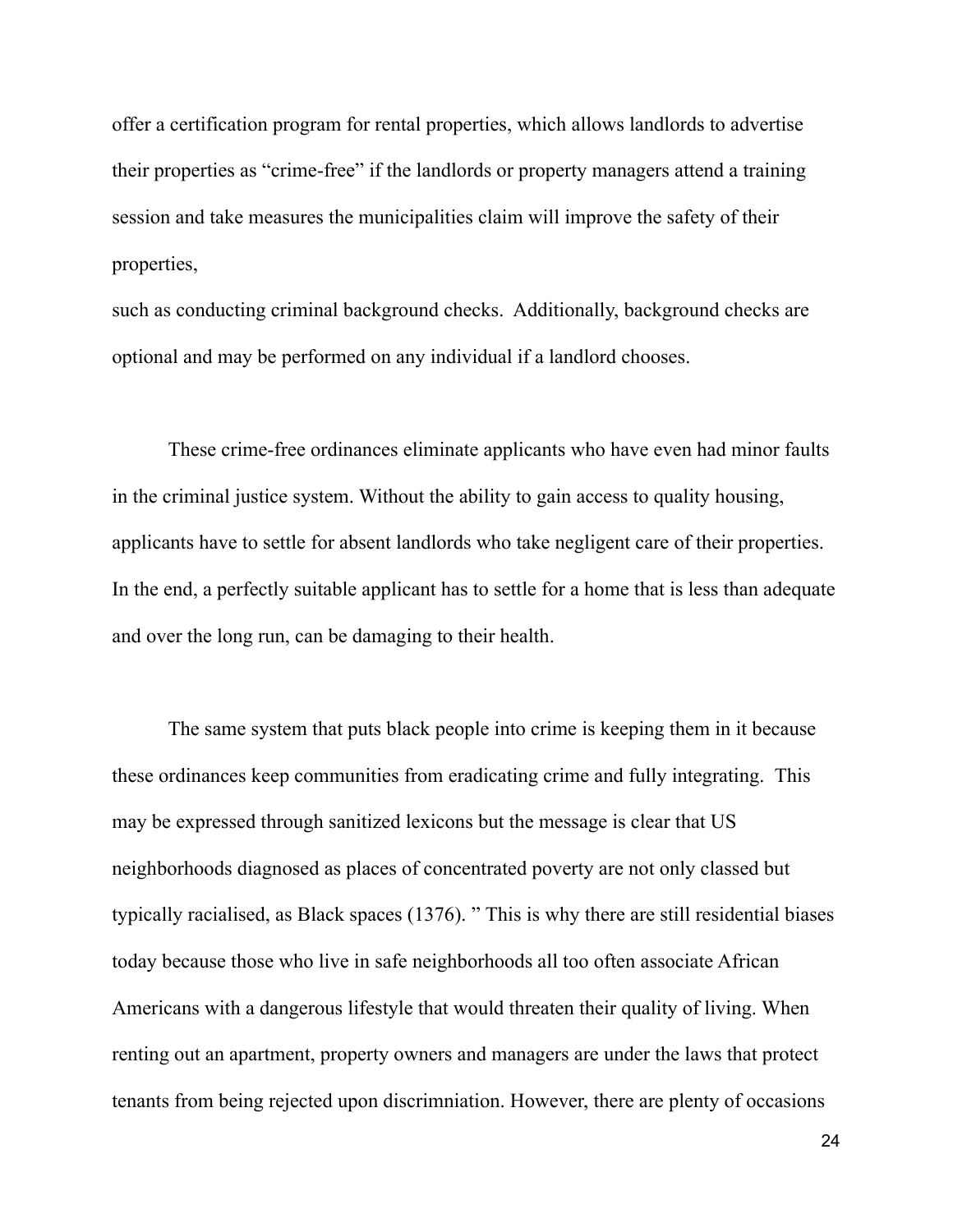where landlords are able to deny an applicant based upon other reasons that may not be race related but with the underlying intention of selective discrmination. When multiple applicants are interested in a property the landlord can have a preference for who they rent to. While the practice of background checks does allow management companies to keep serious offenders out of their communities, there is no set of standards for what determines an unacceptable criminal record. This means that anyone with a criminal record is subject to judgment that could be racially motivated.

These safe neighborhoods are modern segregation and an unacceptable way of solving our issues with racial relations. Prohibiting African Americans and other people of color from renting due to criminal records does nothing to solve our crime rates. The neighborhoods that have higher levels of crime will continue to raise children in these environments and expose them to dangerous habits associated with crime. A person's environment determines a lot of their actions and being exposed to an environment of chaos will have a higher risk of introducing children to criminal activities that they are much more likely to pick up than children in safe neighborhoods. This modern form of segregation directly impacts the wealth and success of African Americans as they are not given a second chance in the system that is built in the favor of the white man.

## **The Drawbacks of Section 8**

Property management companies and landlords have authority over who they rent to including section 8 tenants which falls under another form of discrimination. Section 8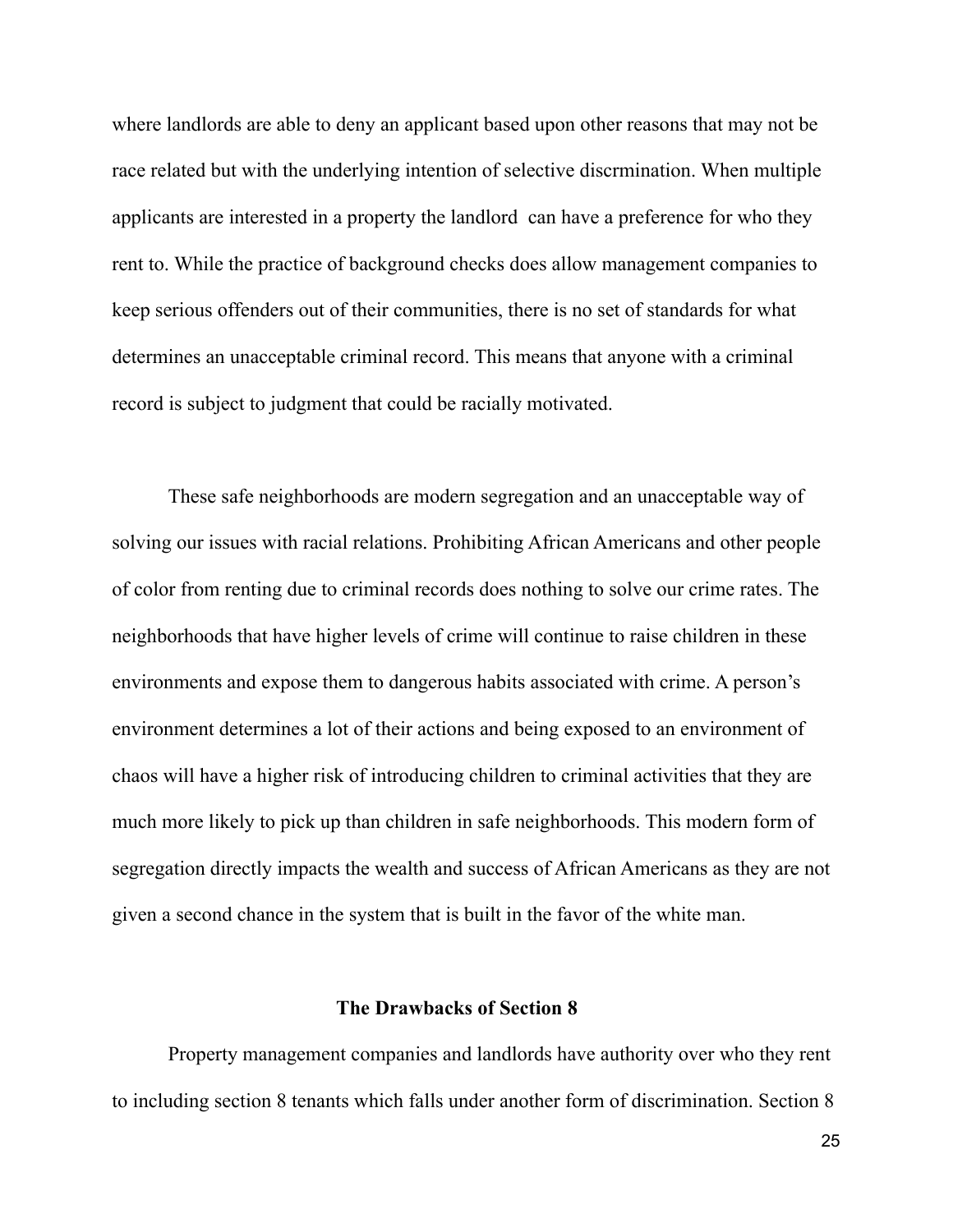is a government subsidy that pays for a certain amount of rent for low-income earners while guaranteeing rent for landlords. Section 8 can also pay for part of one's home mortgage and can be applied for at any point in one's financial age. The type of people that are in section 8 must earn an income that is low compared to the local economy they are in and they also must be free of any criminal related evictions. The housing voucher should not be mistaken as only attainable for poor applicants but it is for anyone who may be in between jobs or recovering from a job loss.

Section 8 is a critical way for qualified applicants to get access to affordable housing without sacrificing other necessities in order to pay their rent. But, contrary to popular belief, having a section 8 voucher does instantly guarantee someone a place to live. Many landlords do not rent to section 8 applicants because the applicants have a reputation for being unsuitable for the current neighborhood. Even though many section 8 tenants have clean rental records, they are still denied for the fear of being unsafe. Another prohibitor of section 8 is the hassle of having an appraiser inspect the landlord's property and rent which can be time-consuming and annoying to many companies. An appraiser has to check the property every 6 months to make sure the property is still up to standard according to the rental agreement. Stated in the study by Schwemm,

"And to the extent that landlords choose not to participate, a voucher user's housing search becomes that much more difficult. The result is an uncertain system in which most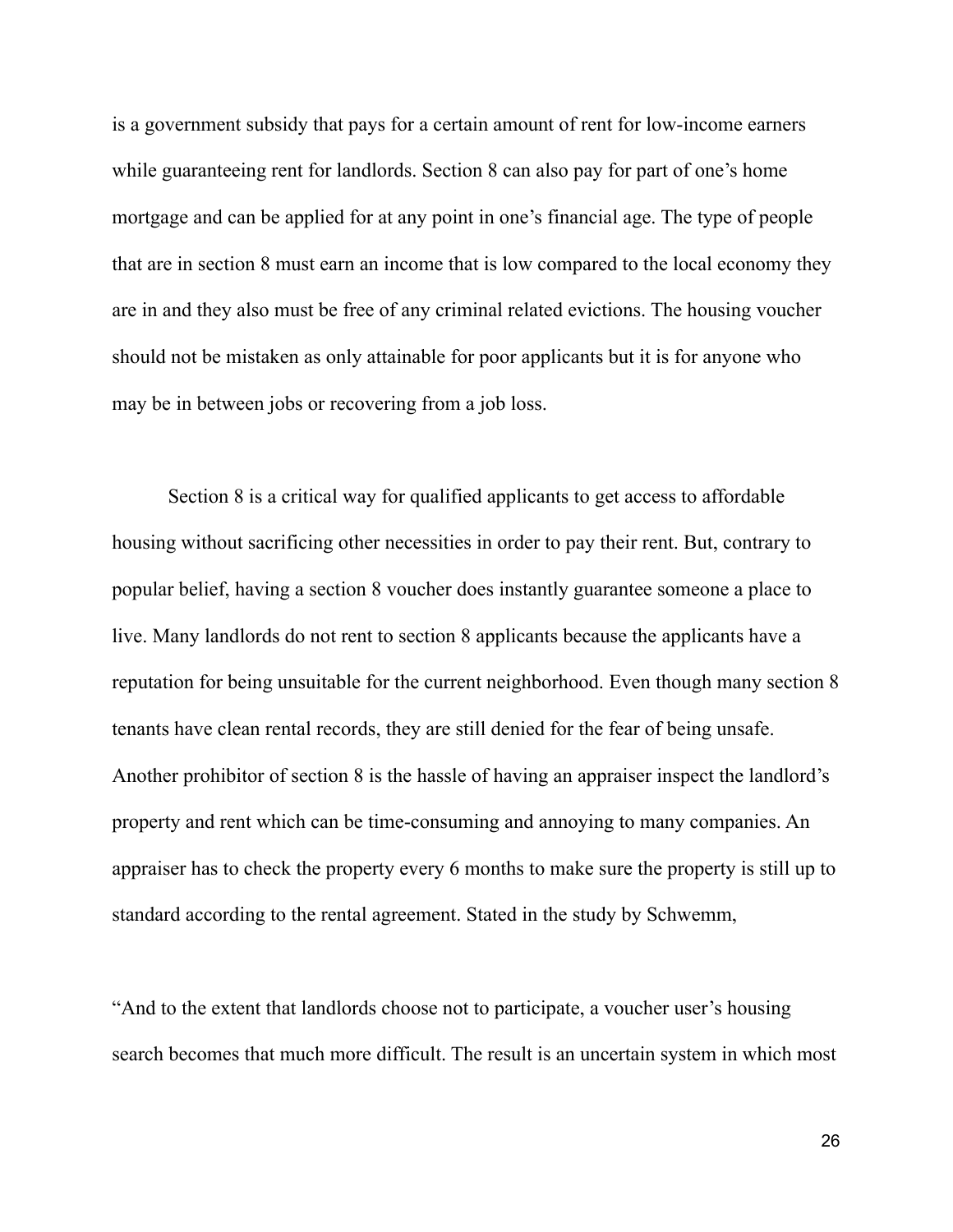vouchers are mainly used in low-income, low-opportunity areas, a practice that reinforces ethnic and income-based segregation (590)."

The vouchers that are issued for applicants are suitable only for a handful of apartments that accept section 8 applicants. Because African Americans are in the majority when it comes to section 8 applicants, they are often displaced and systematically at a disadvantage. For many section 8 applicants, they are looking for residency where they can gain access to quality jobs and communities where they can feel safe. Those landlords that do allow section 8 must not neglect the properties they rent out and should uphold their section 8 units to that of higher income. Mixed-income housing is lacking in these communities and would be the best solution for segregated cities. With mixed-income housing, there would be a mix of incomes and needs that businesses could provide for. By mixing these classes, there is a blending of all ethnic backgrounds and income levels which pushes people to be more open-minded and accepting of the differences in others.

The term section 8 has even become a slur for African American housing because black applicants make up almost 50% of the section 8 population. In many major cities, African Americans make up a majority of public housing and they receive the brunt of discrimination as low income is associated with skin color. If the slur is not section 8 then ghetto would suffice in many African American neighborhoods. A person should not be denied housing because of the generalization that low-income means poor quality tenants.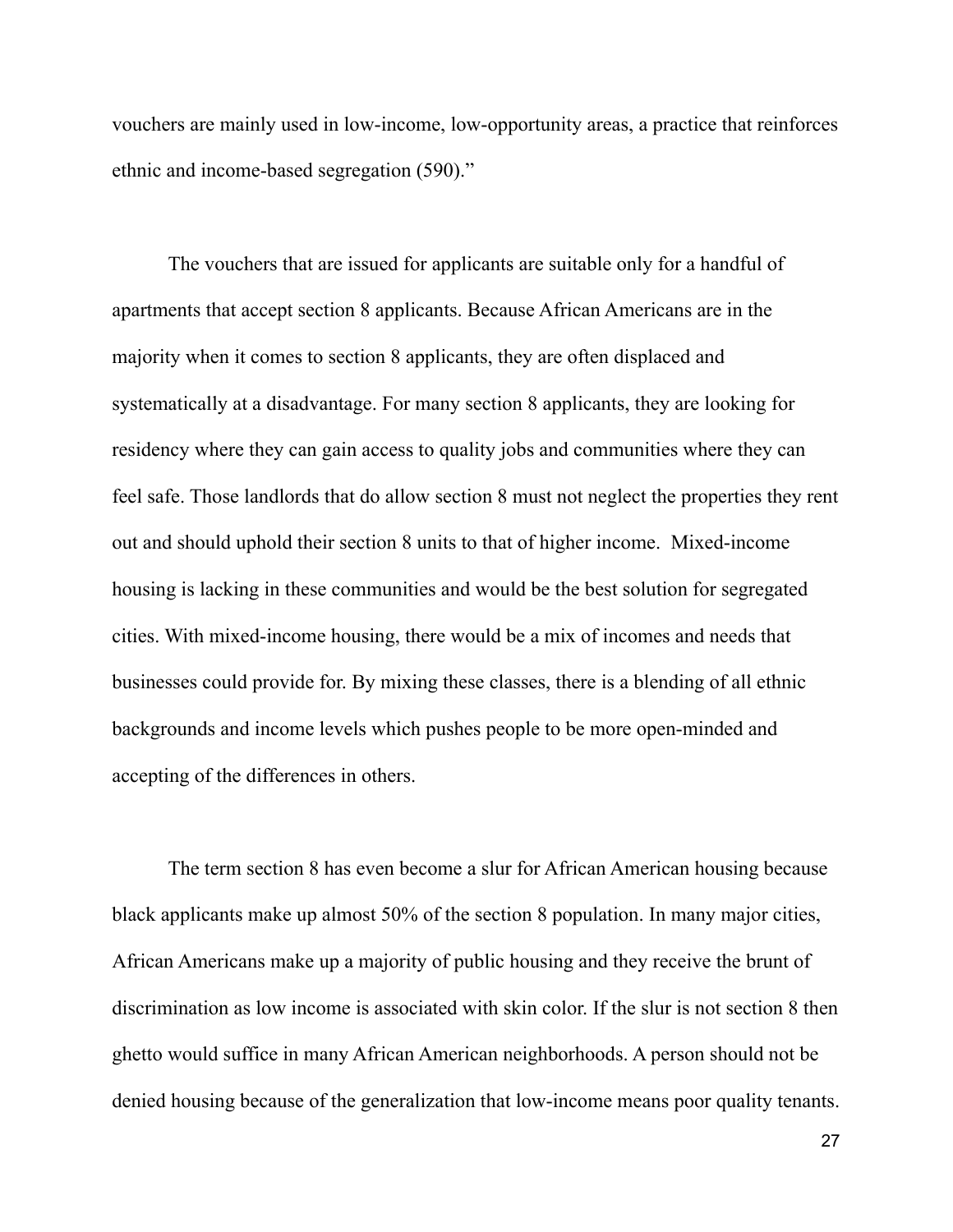Rental applicants should be judged on their rental history and their responsibility of paying rent instead of a reputation.

The type of house one lives in has a large impact on their health and overall financial success. The types of classes that classify neighborhoods are A. B, and C classes. The A-class neighborhoods are well-established neighborhoods that are close to public transportation, and community resources and overall are nicer places to live with well unkempt infrastructure. B-class neighborhoods are slightly unkempt compared to class A neighborhoods and typically consist of working-class individuals who don't demand the luxury neighborhoods comparable to class A. There is a strong correlation between the type of housing one lives in and their overall health. It is already known that the type of neighborhood one lives in is normally valued on the relation of the neighborhood to community resources.

#### **Taxation Does Mean Representation**

Schools receive their funding from property taxes and the higher a property is valued at, the higher the taxes will be. Tax rates are also higher the closer they get to city limits as population increases and demand for housing increases. There is a higher demand for better quality homes as they are closer to resources and higher-paying employers. It is a tradeoff between being able to get into good schools and being able to pay your property taxes to keep the schools running well. Better schools are the key to a great education and a better financial future as that increases students' ability to get access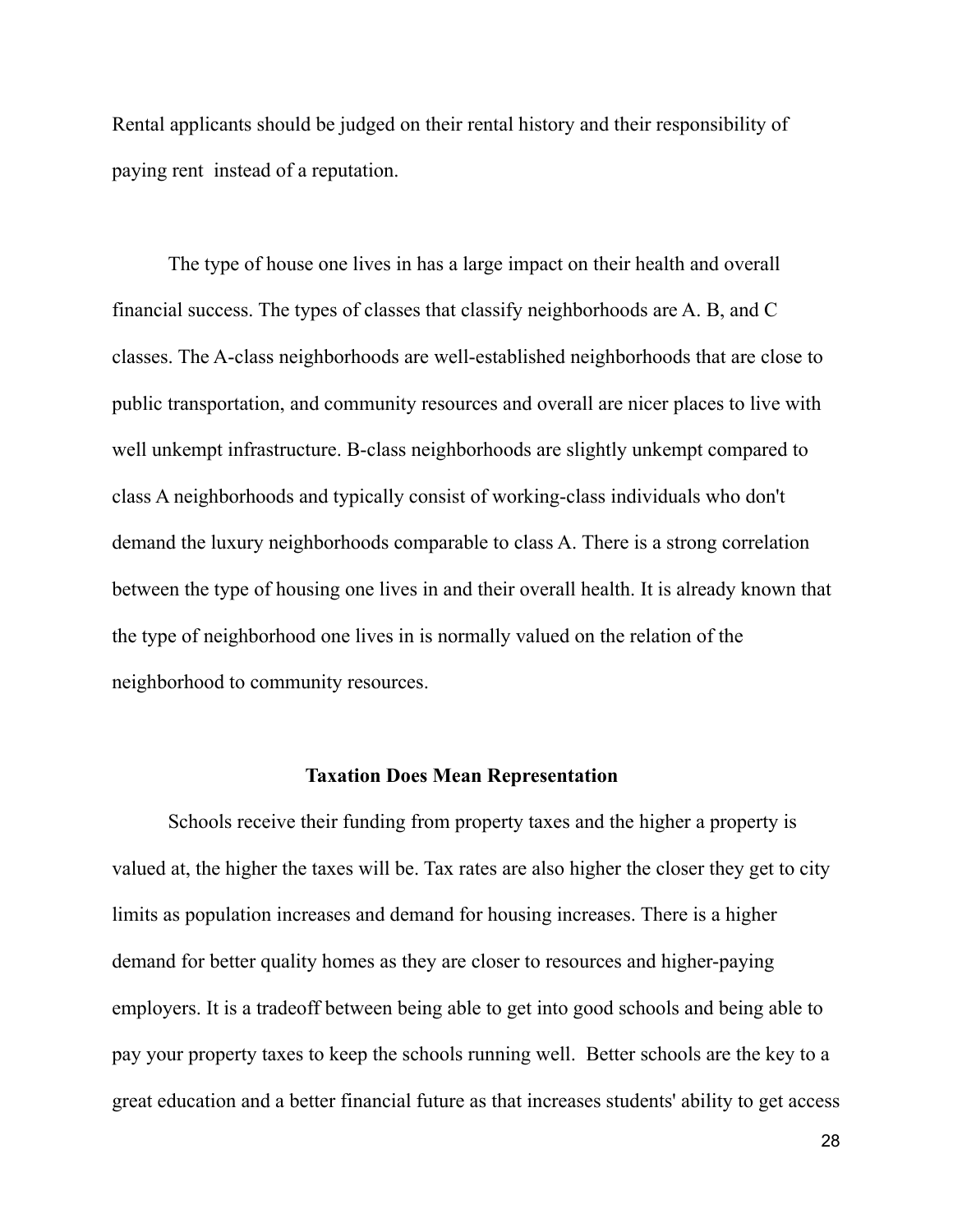to higher education and more career options. These poorer neighborhoods house poorer schools with teachers that don't have the resources to succeed or are inferior in their profession. The lack of good schools for African American students is problematic for providing good education and access to educational advantages. Classes are not as rigorous as students don't have all the resources at home or at school to be prepared for advanced topics or higher grade levels. As mentioned before, their state of housing also contributes to poor self-esteem and approach toward school. As a society, there cannot be a judgment based on comparison as the playing field is not even. All of these obstacles are harder to tackle in youth because these kids will struggle to build a solid foundation for their future endeavors. Many students who lack adequate education are less likely to attend college and work in low-paying jobs or have harder chances of getting into better-paying jobs.

## **The Health Consequences of Poor Housing**

Quality of living is based on the infrastructure that a person resides in and the upkeep and quality of a home is crucial to a person's well-being. There is a strong correlation between the type of housing one lives in and their overall health. It is already known that the type of neighborhood one lives in is normally valued on the relation of the neighborhood to community resources. Taylor writes, "a report on the causes of the Black rebellion in Philadelphia in 1964 found that 100 percent of rat bites reported in the city (and the resulting deaths) happened in segregated Black neighborhoods. From lead poisoning to a lack of indoor plumbing to general dilapidation, urban housing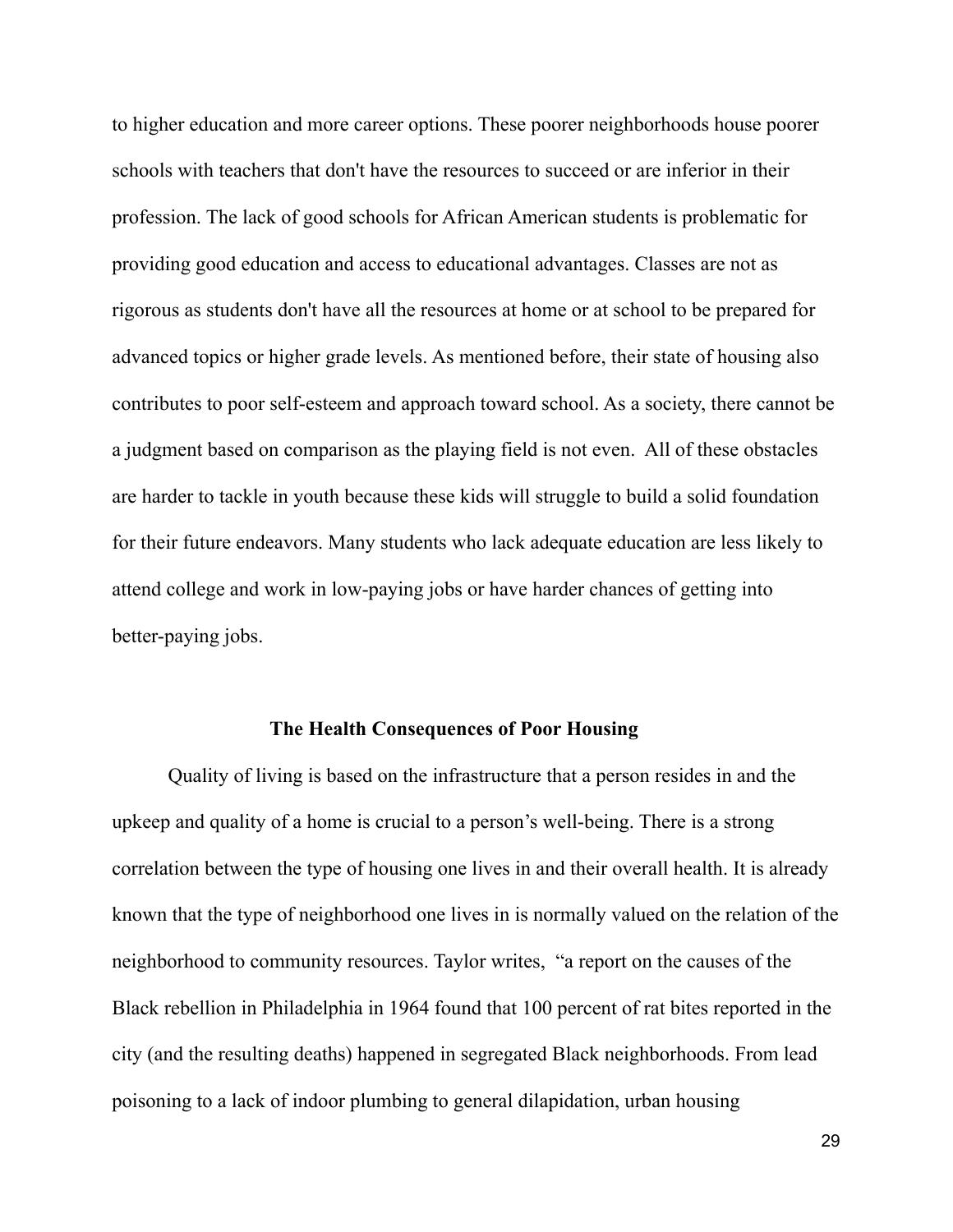occupied by African Americans was overwhelmingly in substandard

Condition (5). " More minorities are living in low-income or subsidized housing and this housing normally gets the least amount of attention since there is less profitability. Poor housing leads to many issues with child development and long-term health. The attitudes towards the black community have been instilled in the generations today and have kept America from being a true 'melting pot'.

Landlords are allowed to defer maintenance to an extent and the federal government will ignore the carelessness as the private sector is in charge of low-income housing. Since landlords are allowed to defer maintenance, they can also due it to the extent of displacing tenants at the tenant's cost. This does not give much opportunity for tenants to build up funds for relocation or take the time to find a place in a short amount of time. Other issues of deferred maintenance can lead to health problems that normal homeowners and higher-income renters do not have to deal with by choice. The presence of mold in the home can lead to breathing issues like asthma and lung disease in children. Poorer housing leads to many health issues and contributes to heart disease, which is the number one killer of Americans. These issues do not always seem to arise to the ears of politicians or the average American because ugliness is preferably kept under the scope of the American eye. Murray's article says, "Colorblindness gives the illusion that we are all on the same playing field, while ignoring how slavery, redlining, Jim Crow, inadequate schools, inadequate healthcare, and other systemic and structural racist practices continue to limit Blacks economic mobility and financial gains (43)." Cheaper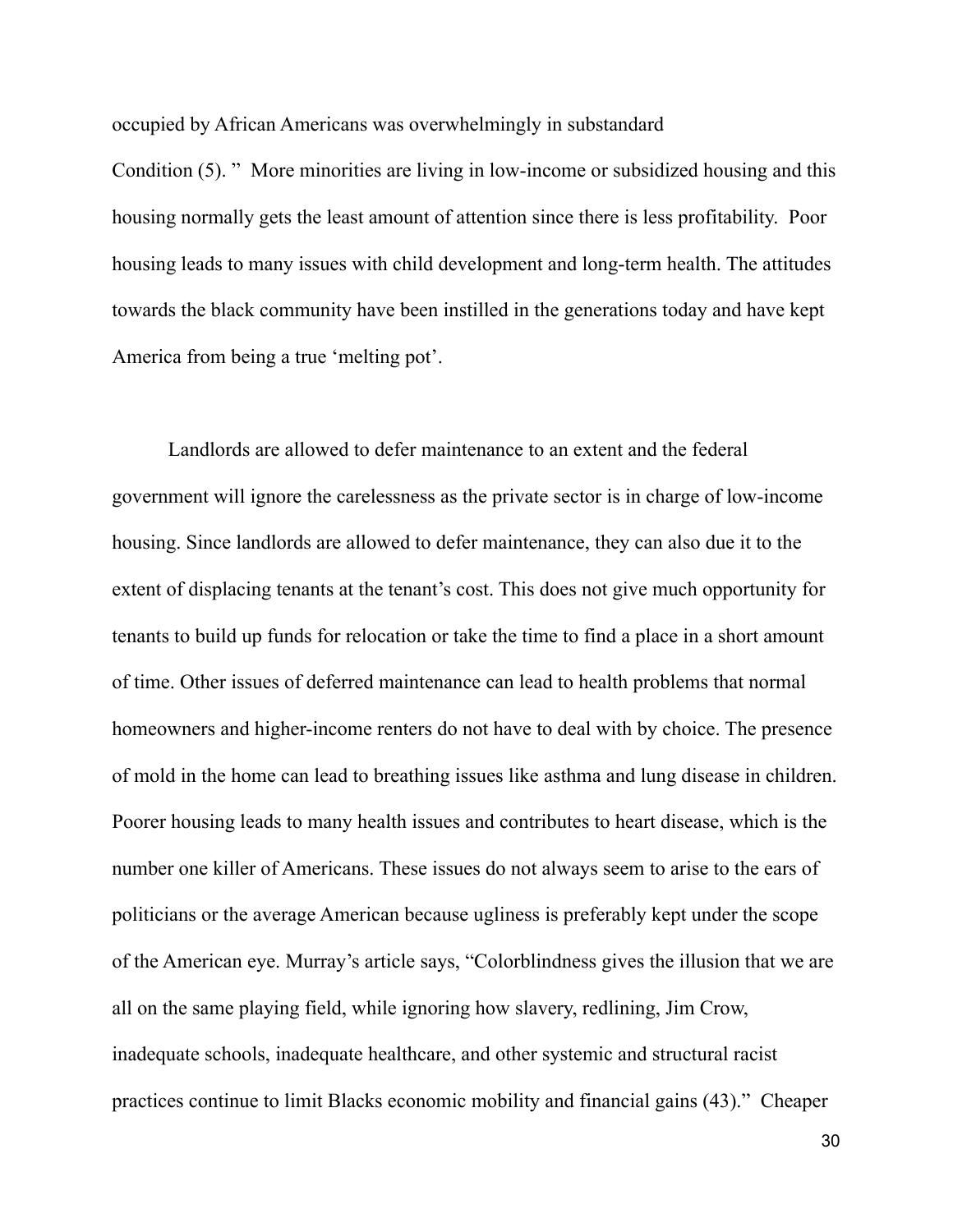apartments also lack adequate lighting and low levels of light lead to mental health issues and heightened levels of depression. Homes with poorer lighting are psychologically more harmful to a household because the more natural lighting a place has, the better it is for one's mental health. Children that come from homes and communities with fewer resources have more barriers to cross as there are financial setbacks that other children do not have to be concerned about.

### **Modern Forms of Segregation**

In Golash-Boza's article, "The Mayor, Anthony Williams, announced his plans to attract 100,000 new residents to the city. His goal was to attract people who contribute significant taxes yet use few resources—young, childless, high-income people—many of whom would be White (Asch & Musgrove, 2017). Williams' plan worked: Between 2000 and 2010, DC residents with lower educational and financial resources were more likely to leave than those with higher educations and incomes (1273)." The ordinances and zoning plans that local authorities and governments put into action even though there may be an improvement for the community from an economic standpoint are beneficial, they are creating communities that predominantly white professionals can afford. Public officials do not understand that if they were to enforce policies and economics based on equality, there would be even more productivity with the increase in black wealth.

More expensive housing means higher taxes and less affordability for lower-income individuals which is an automatic deterrent to integration. When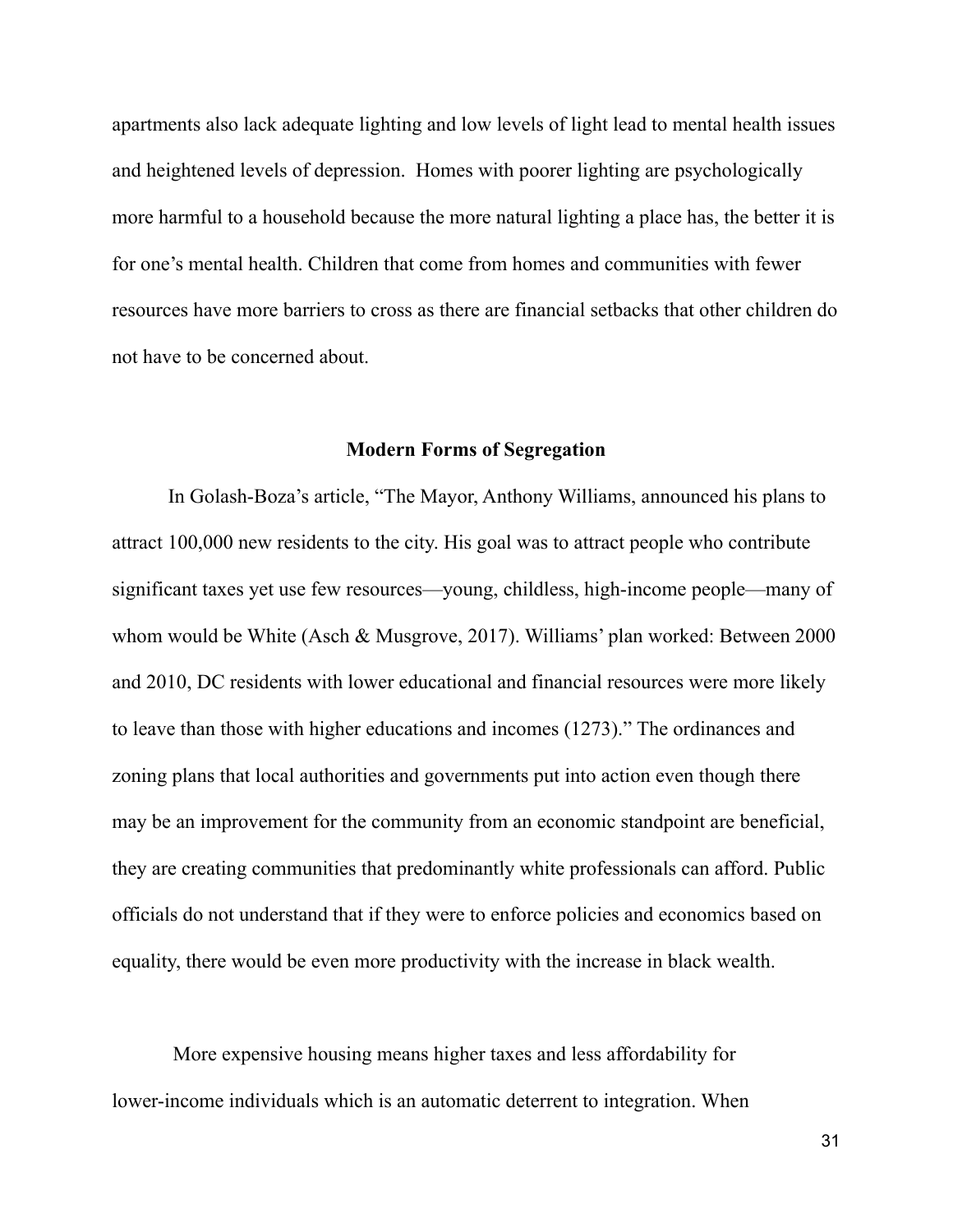communities are being established and re-developed, to promote integration and economic opportunity, mix-income housing should be a priority for developers. This allows people of color to gain access to better financial opportunities and resources while living in diverse communities. These decisions that are still being made in the 21st century have substantial impacts on the communities that have been established and constrict the abilities of many African Americans to have access to the same success as white Americans.

## **A Path to Equity**

The financial sector is responsible for the reparations of this country and there are many solutions to creating equitable communities. Mitchell's article states, "Large and small local banks can also play a role by supporting the development of housing and finance options that accommodate the retention of low- and moderate-income families in the community, rather than excluding them (6). " The issue that many aspiring home buyers face is the lack of lower-end loans for smaller home purchases. Small home loans less than \$100,000 are harder to come by as they are not as profitable for lenders who make their income based on the percentage charged on the sale of the home. The lender also can charge higher mortgage fees to make up for their lack of profit on a small loan which is disadvantageous to the buyer. Homes that are found in this range are also a lot easier for real estate investors to pay cash for and flip to sell or use as a rental. Both of these options are what keep African Americans from gaining access to homeownership.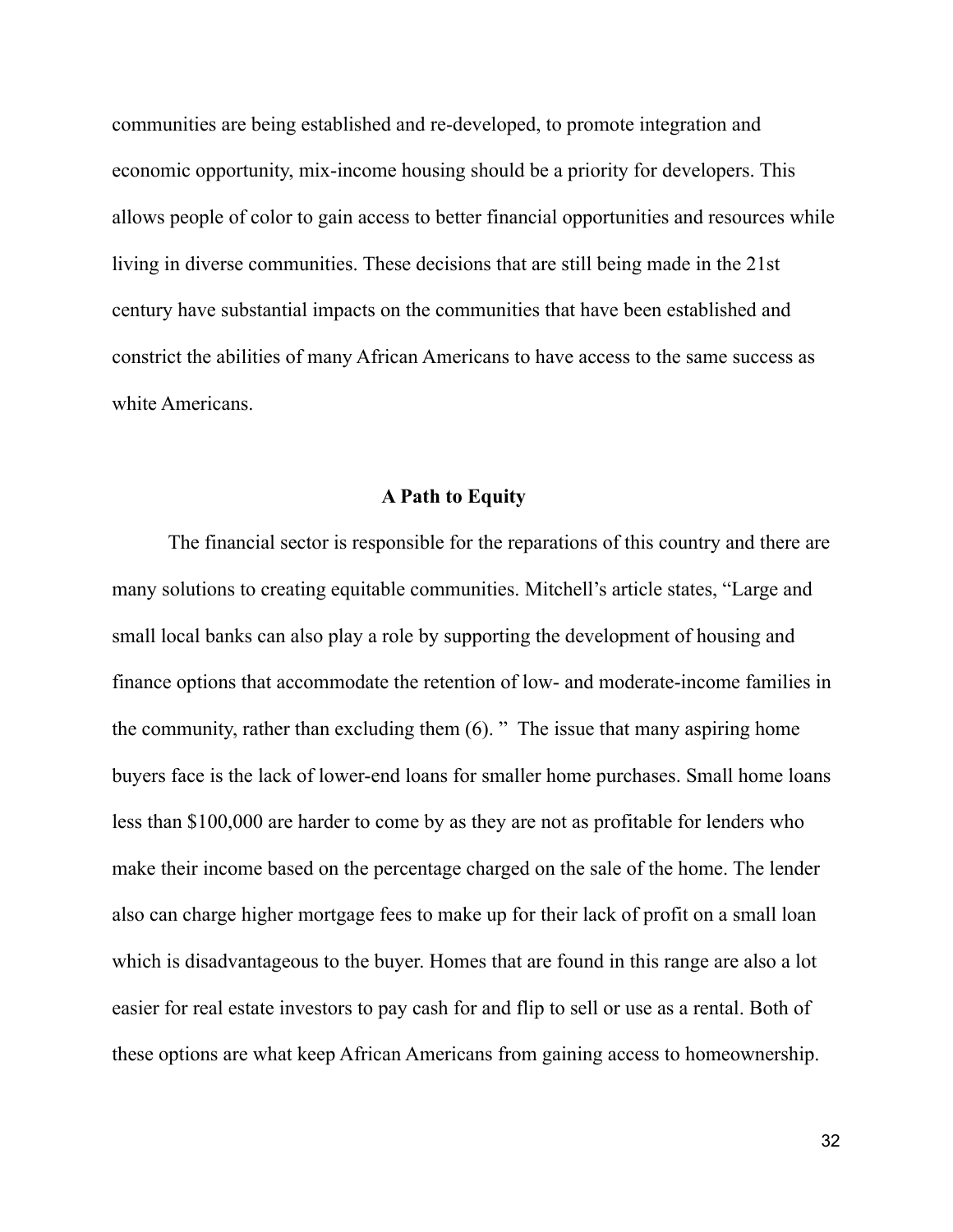The inaccessibility of these loans is a financial obstacle to low-income families which African Americans and other minorities predominantly make up.

With all of this research in mind, there is an enlightening of an enormous issue that has long been swept under the noses of politicians and housing authorities. The unmonitored progression of the policies that originated in the early 1900's played a large hand in the structure of the housing market. In some communities, it isn't clear where the line of segregation lies and in others, the only proof one needs is to drive down side-by-side neighborhoods and compare a white neighborhood to a black one. While there has been much progression for black equality, the wealth gap is enough proof that America still has a lot of work to do.

To re-emphasize the solutions to this expansive problem, there must be a drive for multi-income housing and accessible lending policies. An abundance of diverse housing will chip away at the wall of inequality that African Americans face. Our communities would be filled with a blend of demographics and provide opportunities to people in the area regardless of their socioeconomic status. The zoning that goes on in these communities must also address biases and have an awareness of how the community is structured. Additionally, having lending policies and regulations that make it more accessible for lower income individuals to obtain mortgage loans will be the milestone to a pathway towards black wealth building.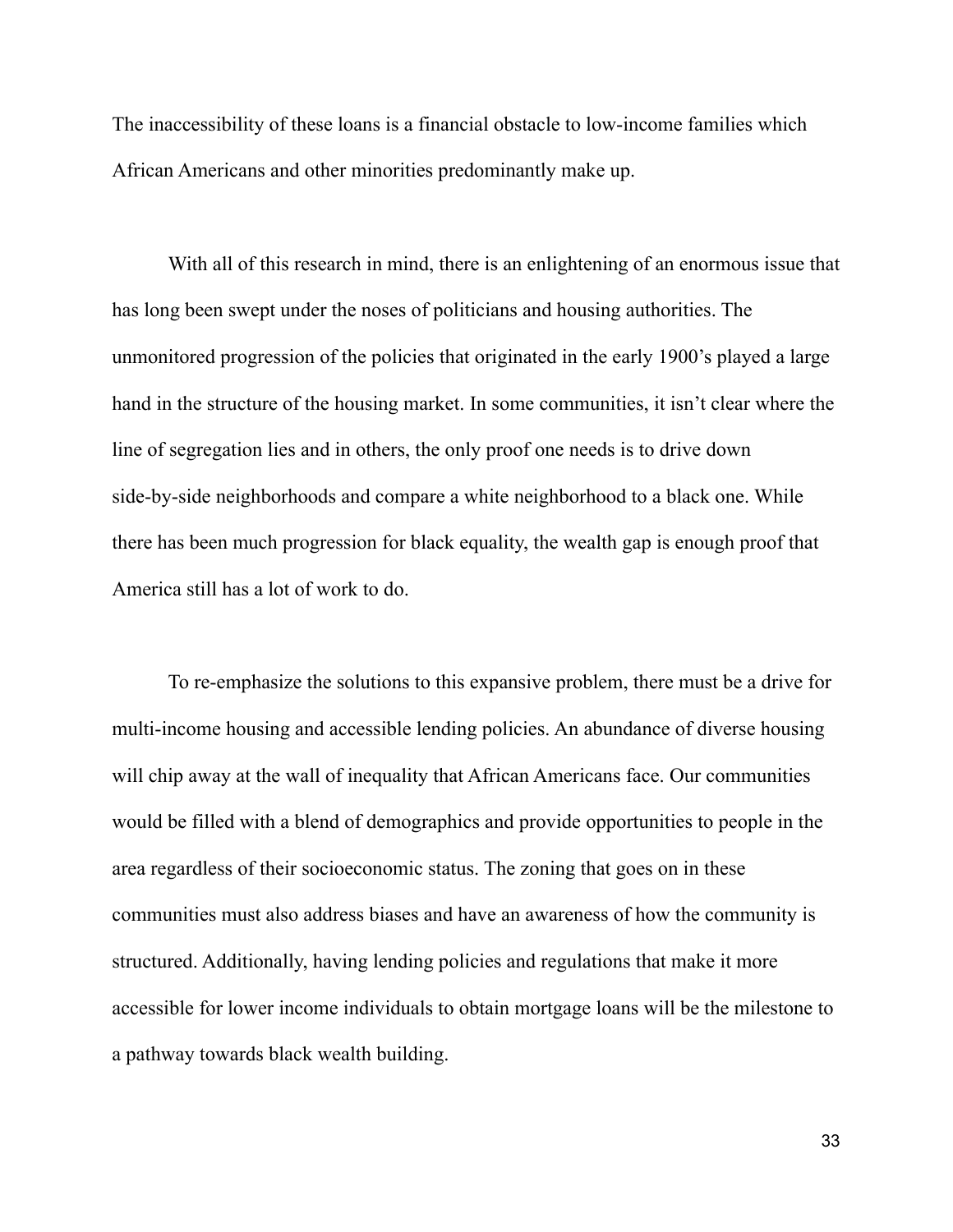### References

- Addie, J.P.D., & Fraser, J. C. (2019). After gentrification: Social Mix, settler colonialism, and cruel optimism in the transformation of Neighborhood Space. Anitpode, 51(5), 1369-1394.
- Archer, D. N. (2019). The new housing segregation: The Jim Crow Effects of crime-free housing ordinances. *SSRN Electronic Journal*.
- Branch, E. H. (2018). Hard work is not enough: Gender and racial inequality in an urban workspace. *Contemporary Sociology: A Journal of Reviews*, *47*(3), 315–316.
- Born, B., Berney, R., Baker, O., Jones, M. R., King, D., & Marcus, D. (2021). Pushing back on displacement: community-based redevelopment through historically black churches. Societies, 11(1), 10.
- James W. Loewen. (2009). Sundown towns and counties: Racial exclusion in the South. *Southern Cultures*, *15*(1), 22–47.
- Davis, B. (2021). Housing as a Human Right: black epistemologies in deep east Oakland. human rights education and black, 5(1).
- Golash-Boza, T., & Oh, H. (2021). Crime and neighborhood change in the nation's capital: From disinvestment to gentrification. *Crime & Delinquency*, *67*(9), 1267–1294.
- Hanlon, J. (2014). Fair housing policy and the abandonment of public housing desegregation. *Housing Studies*, *30*(1), 78–99.
- Hwang, J., & Ding, L. (2020*).* Unequal displacement: gentrification, racial stratification, and residential destinations in Philadelphia. American Journal of Sociology, 126(2), 354–406.
- Hwang, J., & Sampson, R. J. (2014*).* Divergent pathways of gentrification. American Sociological Review, 79(4), 726–751.

`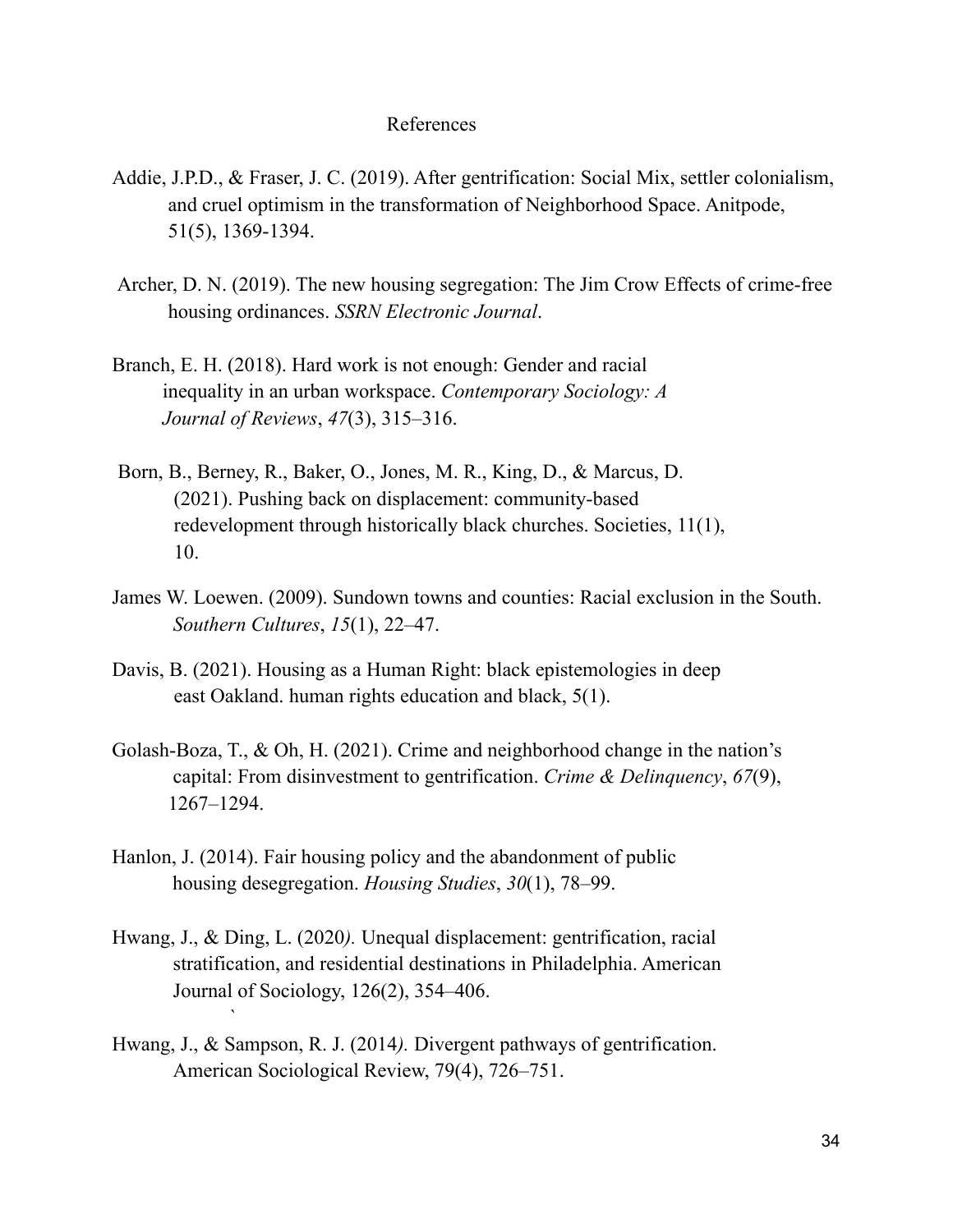- James W. Loewen. (2009). Sundown towns and counties: Racial exclusion in the South. *Southern Cultures*, *15*(1), 22–47
- Markley, S. N., Hafley, T. J., Allums, C. A., Holloway, S. R., & Chung, H.

C. (2020). *The limits of homeownership: racial Capitalism, black wealth, and the appreciation gap in Atlanta*. International Journal of Urban and Regional Research, 44(2), 310–328.

- Mitchell, B. (2019). *Shifting neighborhoods: gentrification and cultural displacement in American cities*. National Community Reinvestment Coalition
- Murphy, M. (2021). *Symposium: using world history to inform work for reparations*, 26(2).
- Murray, E. (2018*).* Race without a home: a study of the lived experience of black youth `experience. Athens, Georgia: University of Georgia
- Ravuri, E. (2020). *Gentrification and racial transformation in one neighborhood in the city of Cincinnati during the great recession*. Midwest Social Sciences Journal, 23, 119–145.
- Rothstein, R. (2010). *The color of law*. New York, New York: Liveright Publishing Company.
- Schwemm, R. (2020). *Source-of-income discrimination and the fair housing act*. Case Western Reserve Law Review, 70(3).
- Shapiro, T. (Shapiro)M. (2005). *The hidden cost of being African American: how wealth perpetuates inequality*. Oxford University Press.
- Shertzer, A., Twinam, T., & Walsh, R. P. (2016). Race, ethnicity, and discriminatory zoning. *American Economic Journal: Applied Economics*, *8*(3), 217–246.
- Solórzan, D. G. (2002). *Critical race methodology: counter-storytelling as an analytical framework for education research*. Sage Publications, 8(1).